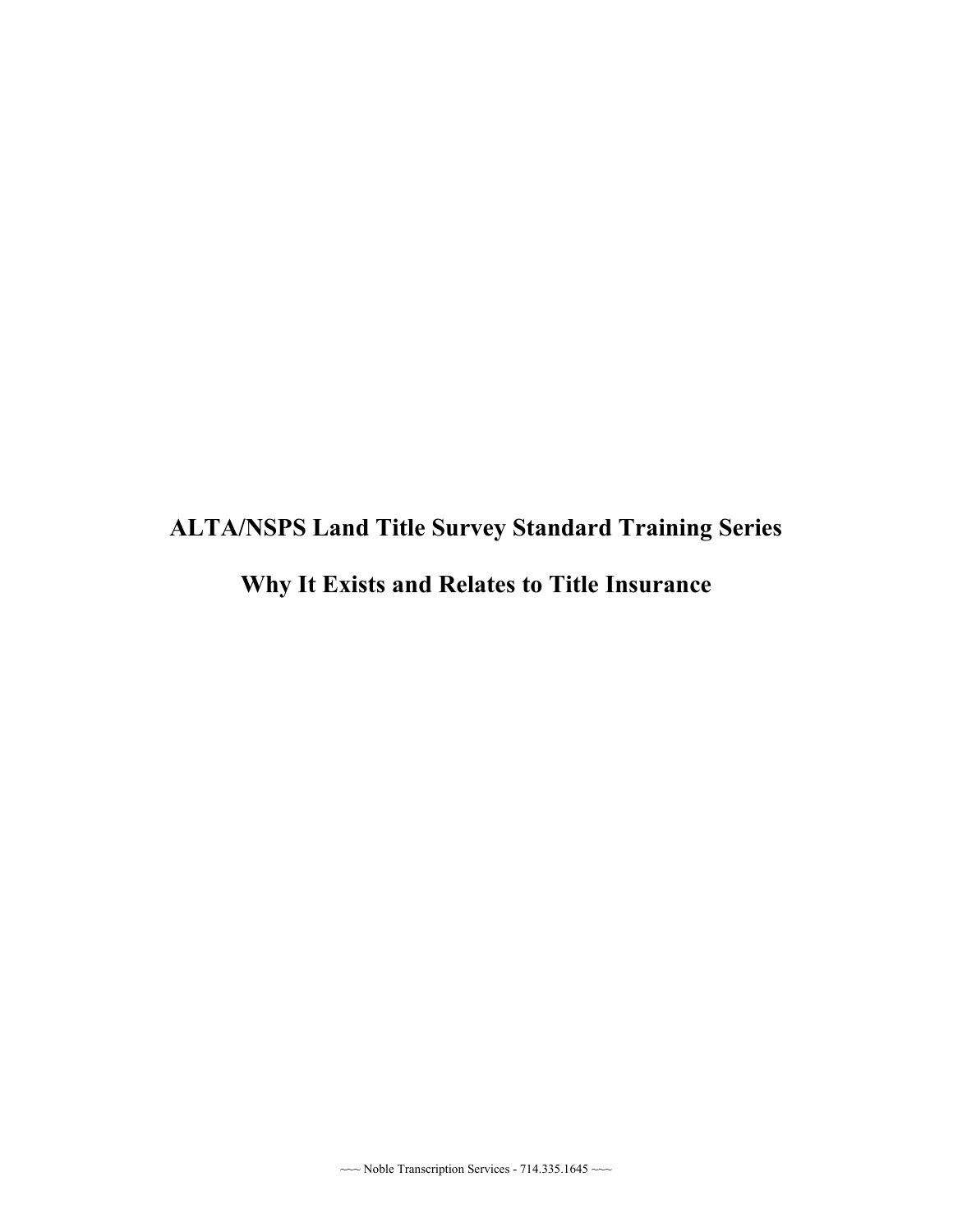Gary Kent: -- programs, today is our first one. We'll have one tomorrow and then finish up on insurance and then get into the first couple of sections -- the first few sections, actually, of the Thursday. Today we're going to get into why these standards exist, how they relate to title standards and then tomorrow we'll hit primarily Sections 6 and 7 and then Thursday, the rest of it.

So we appreciate the opportunity to speak to all of you and I'm going to let our host give us some of the logistics.

 John: Thanks, Gary and thanks, folks for bearing with us there. So all attendees are currently on mute. If you have any questions at all, please ask them in the WebEx Q&A box. If you don't see the Q&A box, in the bottom right-hand corner of your screen, you should see a box with a question mark on it, if you click on that box, it'll open a Q&A box and you can ask all of your content-related questions there.

And if you don't see the icon, if you click on the three dots in the bottom right-hand corner of your screen that says panel options, that'll also open up the Q&A box. And then if you have any technical issues related to WebEx, you can please insert those in the chat box and send those directly to the host and then I will work with you for any technical issues you may have.

And lastly, I want to let you know that this webinar is being recorded and will be posted on the Hud Exchange. All right. I'll go ahead and turn things back over to Gary.

Gary Kent: All right. Thank you very much. My name is Gary Kent and I am owner/manager of Meridian Land Consulting, [inaudible] consulting [inaudible] type services related to surveying, primarily in Indianapolis. I have been the chair of the committee on land title survey standards for 26 years, starting in 1995 and just this year I decided 26 years was long enough, so I gave up the chairmanship.

I'm going to stay involved in the committee, but I gave the chairmanship up to Todd D'Amico and I'll let him introduce himself and then move on.

Todd D'Amico: Thank you, Gary. As you mentioned, this is Todd D'Amico with the Commercial -- First American Commercial Due Diligence Services. I've been here at First American CDS for 24 years and Gary and I worked on the committee together for the last 8 to 10 years.

 which our charge is to be responsible for the ALTA surveying standards that, as you'll learn And as Gary mentioned, I'm the current chairman of the ALTA/NSPS Land Survey Work Group, today, are a national set of standards used by many parties, but HUD specifically and also for the title insurance community. So thank you, again, for letting us speak today and teach on these standards and Gary, I'll turn it back to you.

Gary Kent: All right. Thank you, Todd. Let's go ahead and get into our agenda for today.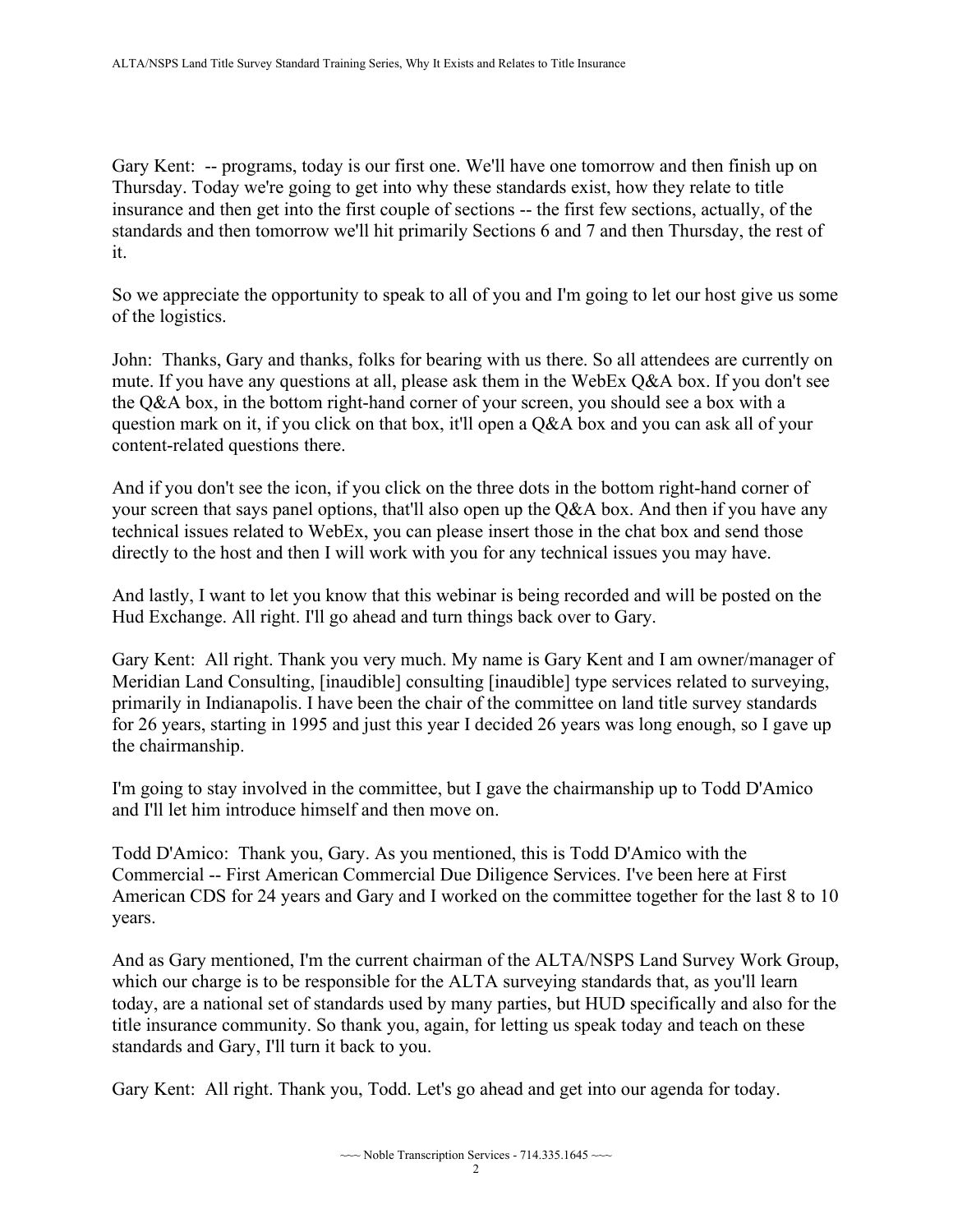were at before. Todd D'Amico: Gary, I'm sorry to interrupt, you're sounding very far away from your microphone. If you could maybe move closer to the microphone or switch back to the audio you

Gary Kent: Let's try this. Is that better?

Todd D'Amico: That's so much better.

Gary Kent: I -- I'm not sure what's going on with my audio today. All right. Our agenda today, we're going to cover a number of things this afternoon.

First, we're going to do a little bit of background and history so that people have a sense of where these standards came from and what they're about quickly, the structure of them and then we want to get into kind of the meat and this really is covered in Section 1 of the standards, but why we even have these standards and how they related to title insurance, which is why we have them and this gets into the purpose of the standards, the standard survey exception on an auto policy, title commitments, how all that stuff works and then we're going to do a little bit of background on Sections 3, 4 and 5 of the standards which have to do with partially measurement standards, the research requirements and then actually what goes on in the field.

 revised now 10 times -- or revised 9 times. The background on these standards, they were first adopted in 1962 and the organizations at the time for the American Title Association and the American Congress on Surveying and Mapping. They were not revised for 24 years and then by then, it was ALTA, not ATA. They have been

So we are in the 10th iteration of these standards. In 2016, ACSM was essentially merged with the National Society of Professional Surveyors. So the name changed from ALTA ACSM to ALTA/NSPS, not a new set of standards, it's just that those organizations merged and the entity that superseded it that came out of that was NSPS.

So we are now in the 2021 standards. They became effective on February 23, 2021. So they're almost a year old now. We've gotten through this transition phase, which is sometimes a little bit tricky for some people, depending on where they are in a contract. But that's where we are.

The two organizations generally shoot for about every five years and we've had comments from people about why do you take so long between new versions and I've had comments from other people who say, why are you doing it so frequently. We typically have 12 to 20 pages of suggestions by the time we do a revision.

So there are usually a lot of things that we want to look at and consider for revisions. That's where we are now. The structure, those of you who are familiar with them, would recognize this. If you're not familiar with them, there are eight sections. Section 1, which Todd's going to talk about here in a minute or so, has to do with the purpose and that purpose has probably party changed.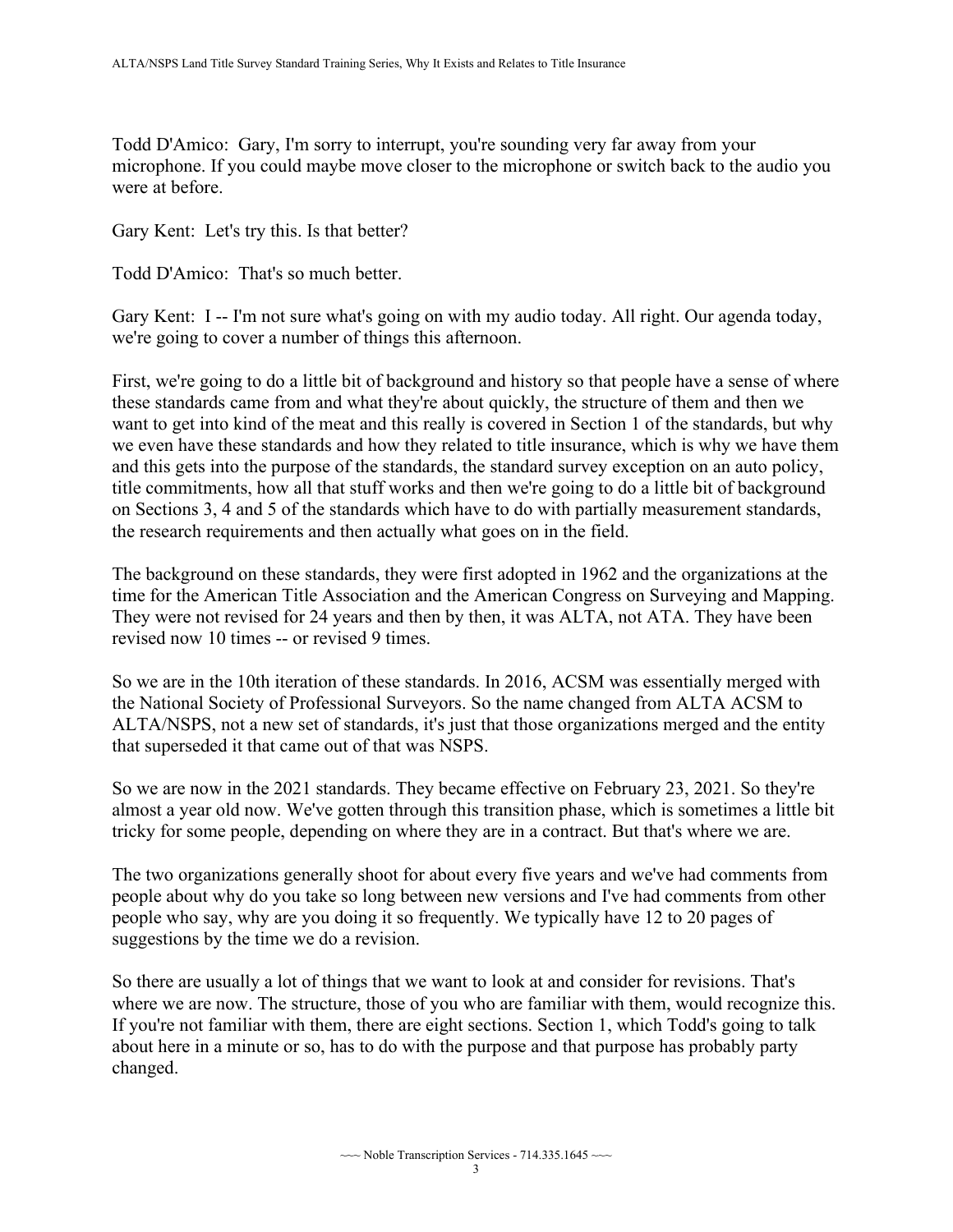The wording of Section 1 has probably hardly changed since 1962, because the purpose for these standards is the same as it always has been. Section 2 addresses the request for the survey. Section 3 covers a variety of things, but primarily, a measurement standard, which we're going to talk about here.

 what surveyors need to be doing out in the field. Section 6 is a -- is the preparation of the plat or Section 4 covers records, research and the responsibilities there. Section 5 covers everything that goes on in the field and I think this is a very important section so people understand actually the map. Section 7 is a short section, that covers the certification, which we will talk about tomorrow.

And Section 8, very short, addressing deliverables. And then we have table A, these are optional items and there are 19 of them and we are going to talk through those on Thursday. So that's our structure. This structure was first adopted in 2011 and it seems to have served everyone well. And so we have stuck with it up until this version. Todd.

 insurance and if I could start back with the purpose of the ALTA survey originally, you had members of the American Land Title Association and NSPS or ACSM, at that point, come Todd D'Amico: Gary, thank you. So the question here on the slide is why the need for title together and try to come up with and did come up with a set of national surveying standards that help assist a title insurance company.

And what that does is and the intent is to create a level playing field for surveying no matter where the property is. Obviously, from a title insurance standpoint, you can insure property in any state and that -- this slide will show us here that historically, we, from a title insurance standpoint, relied on maybe an attorney's opinion based on a large abstract of title and that was reviewed and then generated into an opinion.

 for title insurance? That goes with a commercial transaction; right? And if you're online today as a part of that process and we're trying to provide a clear title and a clear set of -- a clear presentation as to what that property looks like to be insured. Well, now there's a title commitment prepared and then a policy prepared. So why is there a need a part of HUD and you're maybe a closing coordinator, you understand that that title insurance is

 achieve continuity and confidence, right, in that -- in integrity of ownership? Well, that title So the U.S. Land 10-year system provides for no inherent guarantee of title. So how do we insurance allows us to help do that and that search of the legal description of the land and that search of those easements, incumbrances that affect the property.

So that is something that is utilized in that commercial transaction, ties very closely into the standards that we're going to share and teach about. So next slide, Gary. Again, what does title insurance provide? So title insurance provides for a duty to defend title in a sense of this is what we're insuring and if something was to happen, there's recourse there.

Number two, a duty is to indemnify for loss incurred if the conditions of title differ from how it's represented. So what's important about an ALTA survey is that it's disclosing information so that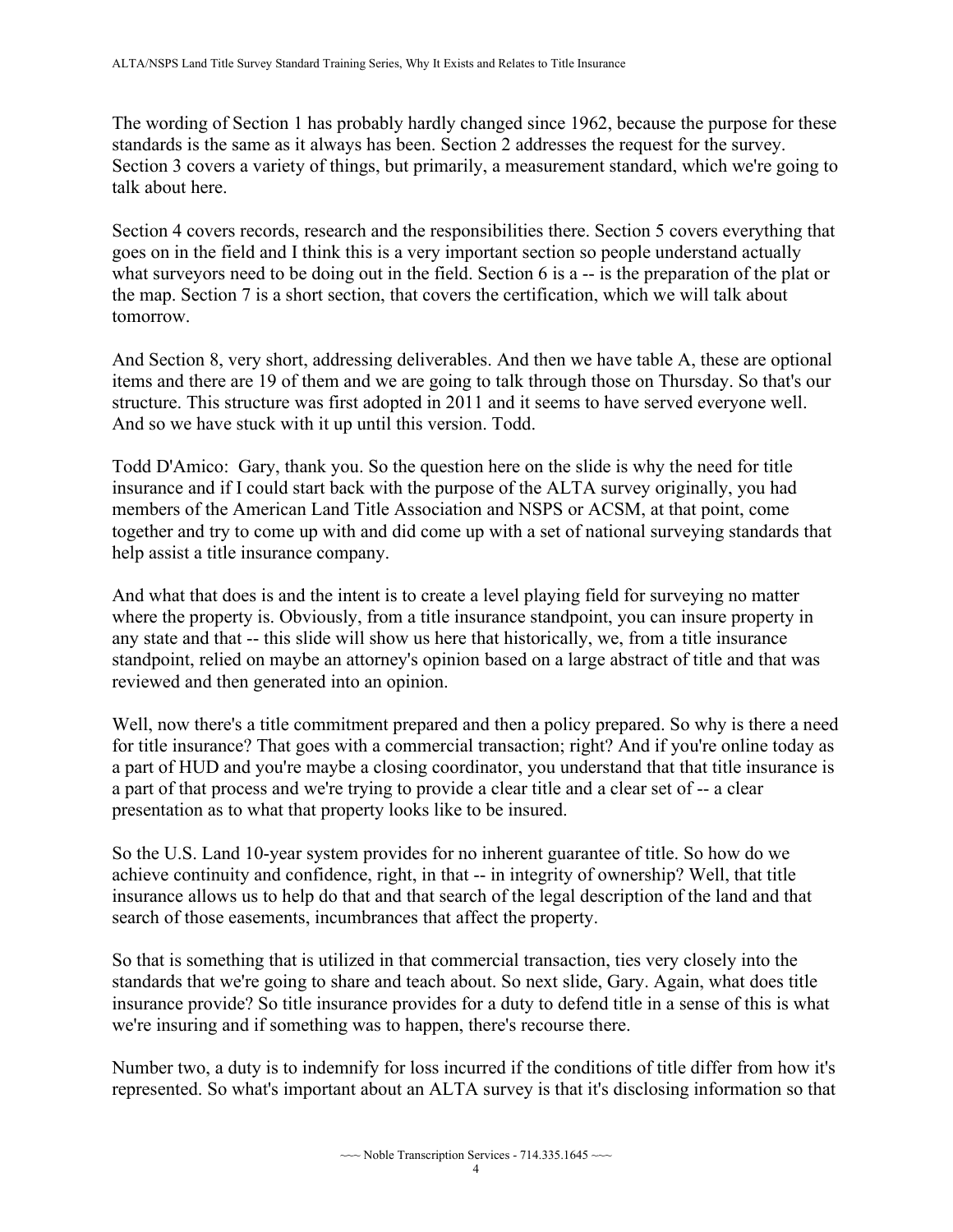from a title insurance standpoint, the title insurance company is taking those items and reviewing them. Similar to what would happen in a HUD review, the title company is doing that review in what they call a survey reading.

So they're counting on the surveyor to provide an accurate representation of the property from a visual inspection and a surveying inspection of the property with boots on the ground. So that information comes back in to the title insurance company.

What's provided then is that review of that ALTA survey and document and then those discussions and those items go into the policy either to help with endorsements or to help with exclusions and restrictions as far as from the reading they want to identify things we're going to take an exception to.

 created over time and again, I kind of started talking about that, but they exist to create an even playing field across the country. So it's very important to have an accurate survey and it's very important to have the same level of playing field from a surveying standpoint for no matter what state you're providing title insurance. So Gary, next slide. Why the ALTA standards exist. Gary touched on how they were

 things in table A -- if there are state-specific requirements that are more stringent than the Now, that doesn't mean that if a state has specific requirements, and we'll get into some of those ALTA/NSPS standards, well then those apply, but that should be additional information that possibly is conveyed to a title company to the HUD folks in the transaction to the other parties in the transaction so that that is good and accurate information for the transaction.

 HUD that says that if it's a part of a HUD's transaction and the HUD standards apply, well then those standards must be met. So where they apply and where they don't apply, the ALTA standards, we're trying to make them fit into an area where all the parties in the transaction find them useful. We have a section for

Gary and I will talk a little more about that. How they differ from non-NSPS surveying standards, an ALTA survey is intended to be this version of a survey that can be utilized for a transaction; right? It's the American Land Title Association. Its original intent is to provide an accurate survey for the title company but also other parties are using it.

 on your closing for your entity or your group that you're working with. They differ in a sense that So it's intended to have a tremendous amount of information so that you can make your decisions it should have more information in cases then, let's say, a traditional boundary survey in a particular state and maybe in that state a boundary survey doesn't require improvements, it doesn't require things to be shown other than the surveyor to render a boundary opinion and create that boundary survey.

 information, in some cases, they may have an item that isn't required depending on that state, and So they can differ in many different ways. They can have a tremendous amount of more we'll get into those specifics and details as we go through today, tomorrow and the next day here with the sessions. So Gary, back to you.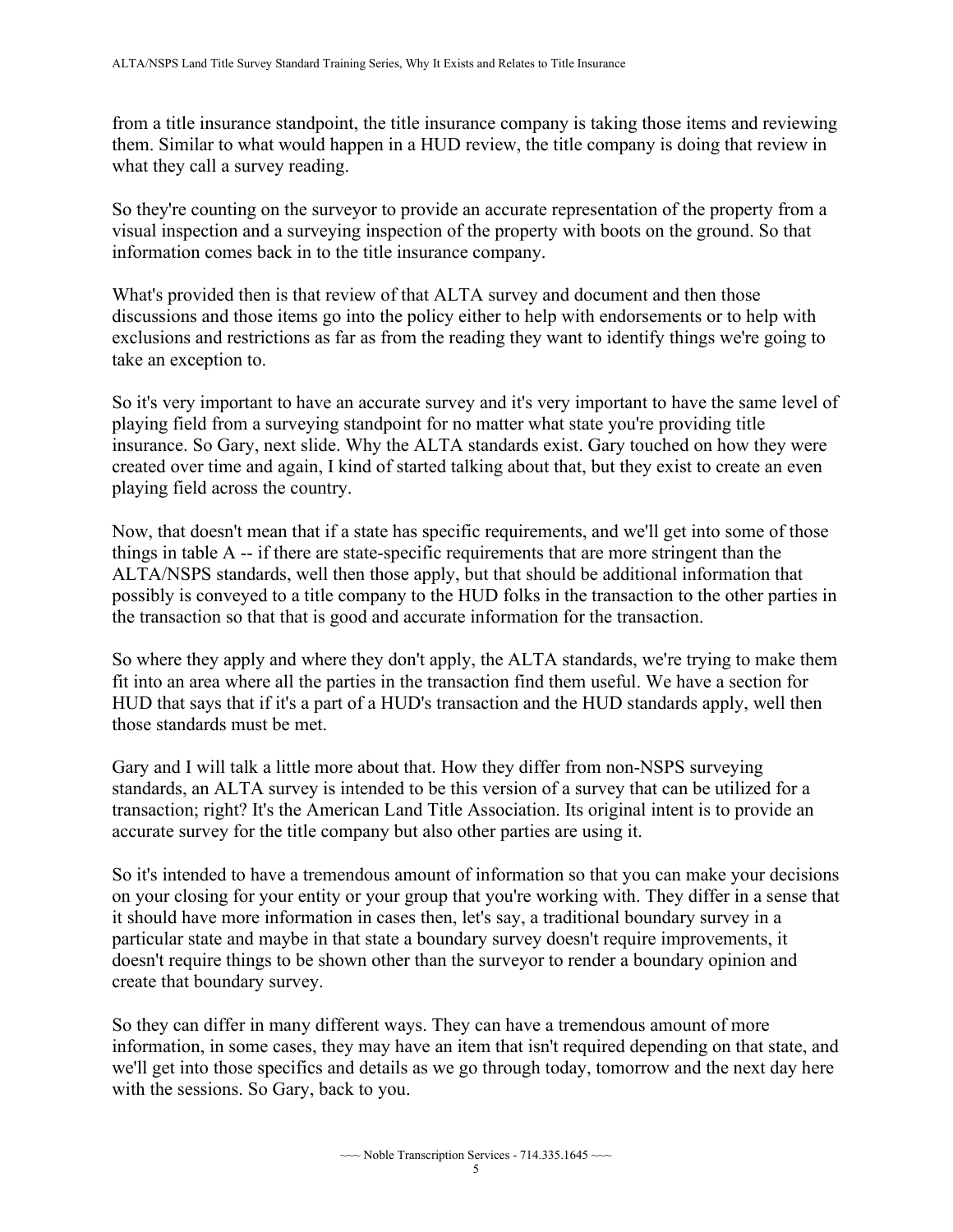Gary Kent: All right. Thank you. Todd. The responsibilities that the surveyor has in conducting an ALTA/NSPS survey, number one, first and foremost, we have the set of standards and you all, I believe, were sent a document probably earlier today or late yesterday, a PDF, there are actually four things inside that document, I think it's about 30-some pages long.

 will probably refer you over to that later on today and in the next couple of days. The first 10, 12 pages is a redline version of the 2016 standards that shows the changes, the additions and the deletions that happened to create the 2021 standards and if you're familiar with the land title survey standards, that would be a very helpful document for you to review and we

 document in there is actually a clean version of the 2021 standards. So if you were not at all So you might want to have that handy if you can or at least keep some notes. The second familiar with the AFTA/NSPS standards, it would probably just behoove you to just go straight to that clean version, because then it's readily all clean, there's no markups, you can just see what they say.

 constantly adding to that document. It -- all of these documents, by the way, are available on the ALTA and on the NSPS websites and we'll give you that information later. After that, we actually have a set of FAQs in there, we get a lot of questions and we are

But FAQs are sometimes very handy for people and then finally, there's actually a copy of the interim instructions for surveyors for HUD multifamily at the back end of that and I know HUD will be eventually issuing their final standards there. But our obligation as surveyors, number one, we need to conduct a survey pursuant to those standards.

 that we've got certain requirements that we have to do under the standards, but the degree that -- Number two, even within that context, there is a normal standard of care and what that means is with which we have to perform that work needs to be to the normal standard of care.

 standards, but -- for those attorneys on the line, no, that is a common law requirement for In other words, what would the competent surveyor who is performing a survey on a similar type of property in that similar location in a similar timeframe, what skill, care and diligence would they exercise in performing that survey. So that's something -- that's not a requirement in the professionals in the United States that we need to meet that standard.

We can't put that requirement into the standards, because I think all of us would recognize that's actually not a written standard. And so we can't tell surveyors they have to meet a non-written standard, because they could never prove that they did, but we simply remind them that that's there.

Lastly, an important element to this, and this happens a lot with lenders who want the surveyor to make certain statements or clients who want surveyors to make certain statements, we -- it is our responsibility to produce the survey pursuant to the standards. It's actually not our responsibility to interpret what that means; right?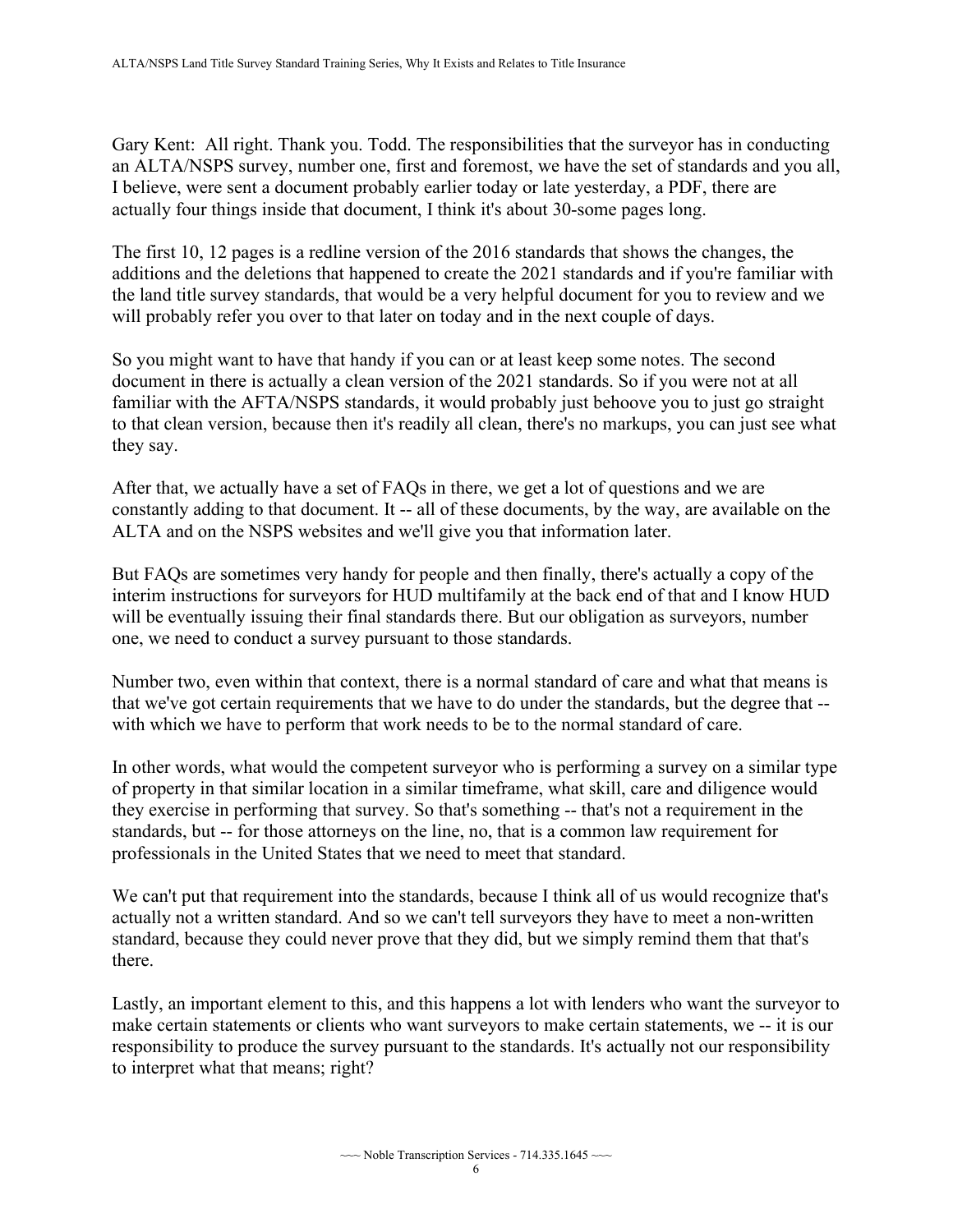And so for example, we may show a building that's two feet over the line, is that an encroachment? Well, an encroachment is actually an illegal trespass, that's what an encroachment is and that phrase does not lend itself to surveying. The surveying condition is the building's two feet over the line.

Whether that's an encroachment is actually a legal determination, not a survey matter. That's just an example, but there are a lot of things like that where surveyors are sometimes asked to interpret the results of the survey and our responsibility is to produce the survey, not necessarily interpret it. Todd.

Todd D'Amico: Gary, thank you. So in an ALTA policy and then ALTA survey, you might ask why -- what is this survey used for; right? And in that realm, there's what's called a land survey exception and in line with what Gary mentioned in identifying issues on the survey, whether they're shown graphically on the survey or whether they're depicted in maybe a note section or a listing on the survey, it's also the title company's charge to go through and do a survey reading and prepare an exception for those items that they see are necessary for the title insurance coverage.

So what happens in this case is we see a review by the title company themselves based on the survey and the information they find and in that, if they find something that needs to be excepted, carved out or taken from the covered risk, then they'll write into the policy or into the commitment, through their reading process, an item and an example here is rights or claims of parties in possession, boundary line disputes, overlaps, encroachments and any matters not shown by the public record, which would be disclosed by an accurate survey.

So again, we need an accurate survey from a title insurance standpoint to review that to take an exception if it's needed. As Gary mentioned, if there's a building that's two feet over a property line, that turns into an exception in the title work. So again, all the information shown on a survey that's done accurately and represented correctly then can, and in some cases, be listed as an exception through that review and that's what we call land survey exception.

 out, but it's the title company's charge to also do that review and then provide that land survey We may have an easement through a building, we may have a building over a property line, we may have a power line with no easement, those things are items that are important that a surveyor must show and in some cases, depending on what area of the country, call those things exception.

Gary Kent: And Todd, I might add that this example here, this exception that's written up here, in the context of this exception, it talks about an accurate survey and inspection of the land, that means a land title survey -- it means an ALTA/NSPS land title survey. And so what we're doing on a land title survey is addressing this exception right here.

 That's the -- other than table A which has additional items, that's the whole purpose of a land title identifying as part of the survey. survey is to identify these types of potential issues related to title that a surveyor would be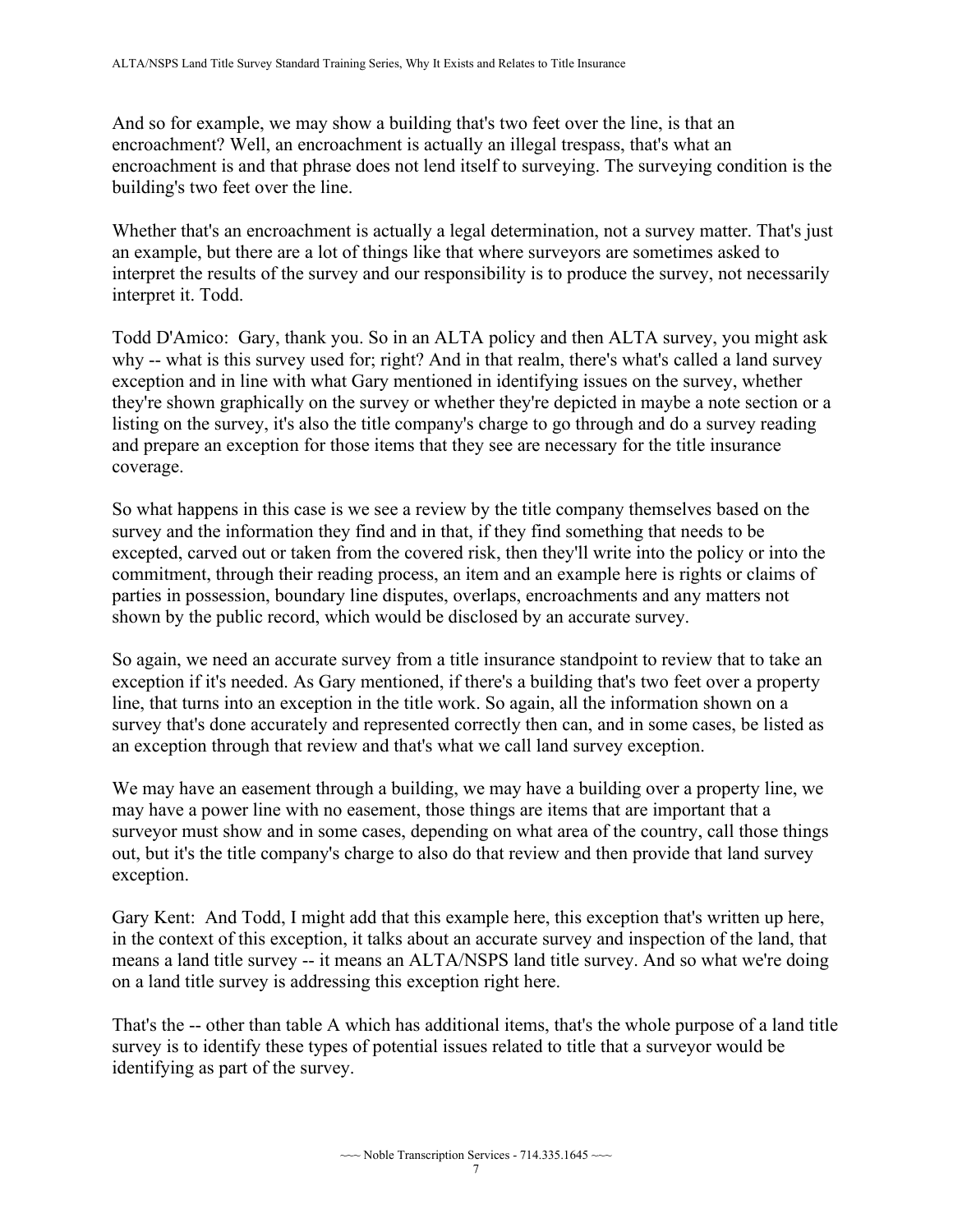Todd D'Amico: Very good point.

Gary Kent: And this is just another example of that same exception, on the previous slide, this happens to be from a different underwriter who just splits that exception into three different exceptions, but if you look at the wording on here, it says exactly the same thing, they've just split it into three parts.

 order of business is to identify anything with a boundary. So if we see an overlap or a gap or Todd D'Amico: Correct. And that may be the case, they may list it or the may identify certain things in detail. So obviously, a surveyor's charge is to identify these things. You know, our first some kind of boundary line matter, then that should be disclosed to everyone in the transaction, HUD included and the title company included.

We are -- you know, in the past, surveyors have had to meet on site with adjoining land owners, walk a property to do a boundary line agreement in order to settle a boundary line dispute or maybe there has to be an additional document. So there may be some other things done after this information is provided to actually clean up or correct something, but in the beginning, it's the surveyor's charge to identify these things and then be available, if needed, to help with exception items as they're crafted into the title work.

Next slide, Gary. So the ALTA policy in a land survey exception, the definition, again, we keep using the word accurate, an accurate survey and inspection, which Gary, you pointed out, means a land title survey, which is on the ground an inspection done by a licensed land surveyor for you in that area of the country that's familiar with that property.

 that it's an accurate survey for everyone in the transaction. Again, the ALTA survey standards say that the surveyor should communicate with the client and the client should communicate back the purpose of the survey. The purpose of the survey is important for the surveyor and the client to negotiate that part up front and then also make sure

So land title survey is provided to the underwriter and the results are the land survey exceptions that we've talked about, that those exceptions can be deleted. So let's talk for a minute about what those survey exceptions are. The title commitment, from a surveying perspective, is made up of Schedule A, or the legal description section, and Schedule B2, which are the land survey exceptions.

 It's the surveyor's charge to review those items. Some of those may not be surveying related, but property and that are not. some may be easements, some may be plats and other documents. So in our review as the land surveyor, it's our duty to go through that listing and identify things that are appropriate to the

When that happens and after that happens, then the title company takes that information and let's take, for instance, a 50-foot powerline easement that actually is 200 feet away from the property, well that item does not apply to the property. That item, based on the surveyor's review, can then be deleted from the list of surveying exceptions.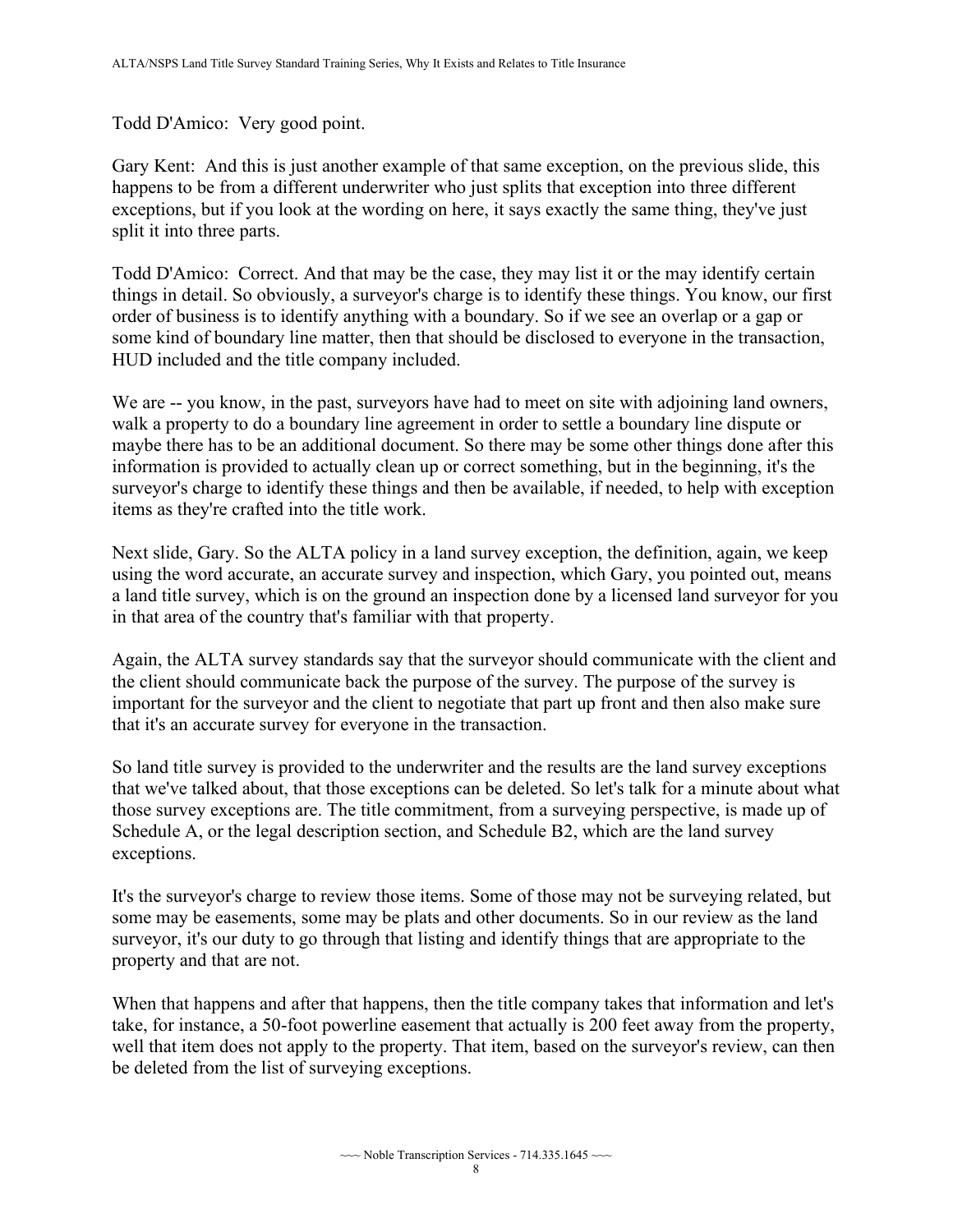So that is part of the process and part of why the survey is generated and part of the surveyor's charge in reviewing those land survey exceptions. So if there's a potential problem or there's a potential issue, well then the title company has an opportunity to review that and write that in. Gary, anything to add there?

Gary Kent: Yeah. And likewise, anything that we show on a survey we show the neighbor's fence is three feet over the line or we show that overlap with the other neighbor, the title company will review the survey and they will write special exceptions based on their review of the survey.

 So that standard survey exception that we saw there would be removed and then you would see exceptions that would say something, for example, mentioning the west adjoiner's fence being three feet over the line, as shown on the survey by Gary Kent dated January 25, 2022 and they're basically putting everyone on notice.

 would be another thing. Again, now, the surveyor is not going to necessarily make those We recognize there is a potential claim here and we're going to take exception to that, because that neighbor may have a claim over to the fence which is three feet onto our property. So that judgments, but under the standards, we have to be locating, observing that and then showing those sorts of things on the plat.

 exceptions than what you -- the surveyor may identify in a note section or may even call out. So Todd D'Amico: Very true. And what you may find is you may find a surveyor that is very detailed in what they're representing on the survey, but also the title company may take further there may be a difference in what's listed in the title work, there may be additional items that are taken as an exception versus what you can see immediately on the survey.

 a property and it may be two feet off the property line the entire way, well, for -- the title In some cases, the underwriting groups will take a listing of more things than what a surveyor may cause as a concern. Like Gary mentioned, there may be a fence that runs the entire length of insurance company may take it as an exception, but if it never crosses a property line, the surveyor may depict it but maybe they've not had a conversation or identified that on their survey. So they don't have to match, I guess, is my point in that discussion.

 Gary Kent: Yeah. So just quickly here -- and by the way, questions, you can put those -- again, to reiterate, put those in the Q&A, we will address those at the end. I know there's already a question or two or more. So we will get to those. In the context of the land survey, it's important to understand how all this comes together; right?

And we know that a title commitment is an offer to provide title insurance, because we have this vicious circle where I can't buy the property without the loan, I can't get the loan without the title insurance and I can't get title insurance unless I own the property. That's where the commitment, the offer comes in, which basically gets everybody to the closing table and once all of that is taken care of, then the policy will be issued.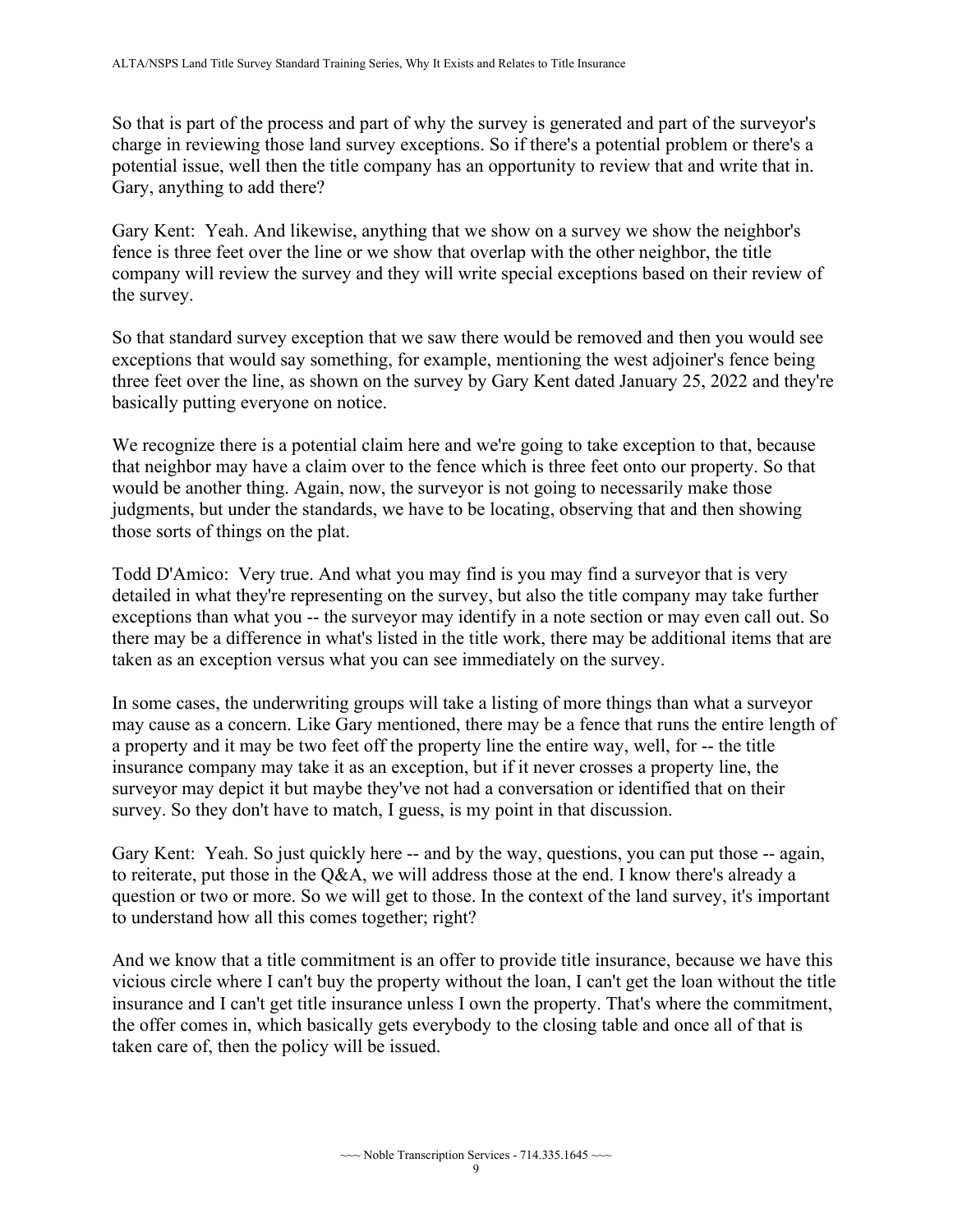The endorsements, I believe there are, to my knowledge, and Steve would know better, but around 70 potential endorsements that are above and beyond a standard policy and a number of those are related to the survey.

 A number of those -- if the lender or the buyer or HUD or whomever is looking for certain gathering the necessary information for -- so that that endorsement can be issued. And again, endorsements from the title company, that flows down to the surveyor to make sure that we are we'll get to questions here.

Todd D'Amico: That's a good point, certain things on the survey for endorsements, they tie hand-in-hand. So when a surveyor is identifying access to a property and certain states access is important to provide an endorsement. So a surveyor identifying a property as being -- or having access to a dedicated public street, direct access per se, let's say the boundary adjoins a public street, that's important for the surveyor to identify and note on the survey.

 easement through a specific book in page out to a public street, it's important to know that as If the survey property doesn't have direct access but maybe has indirect access through an access well. So it's important for that information to be well represented on the survey and accurate on the survey so that when a title insurance company is providing those endorsements, they can reference that information and they can get comfort in providing that endorsement based on using the survey.

Gary Kent: Yeah. And again, we'll get to questions later, but I see one that is relevant to this discussion and whether the buyer or the seller pays for the title insurance depends on the state. In some states, it's always the buyer and some states it's the seller and some states it just depends on how the contract was written.

 So let's get into now Section 3 of the standards and this is a little graphic that I think -- I'm not going to dwell on this, but I think it's important from the standpoint of people trying to understand. We talk about accuracy and accurate surveyor or precise survey, those words probably in the lay world mean the same thing.

Precision, accuracy, it's the same. In the survey world, they are entirely different. On the left, we have somebody shooting areas at a target and you can see all the arrows hit very closely in the same place, but -- so they are quite precise; right? Their repeatability is exceptionally good and very precise, but they're accurate, because the bullseye is over off to the left.

 - and neither are they accurate. You know, what we're always looking for is precision and In the middle picture, we have neither precision. Repeatability is all over the bullseye and there accuracy, which is represented on the right and accuracy really is a relationship to the truth; right? And this is a problem in surveying, because a survey measurement is like any other measurement, there's no such thing as a perfect measurement.

 economic issue, but -- which really falls down to normal standard of care. I can do an extremely And so we'll talk more tomorrow about what's an acceptable tolerance in measurement and that ends up being kind of a normal standard of care issue. It's also, to some extent, probably an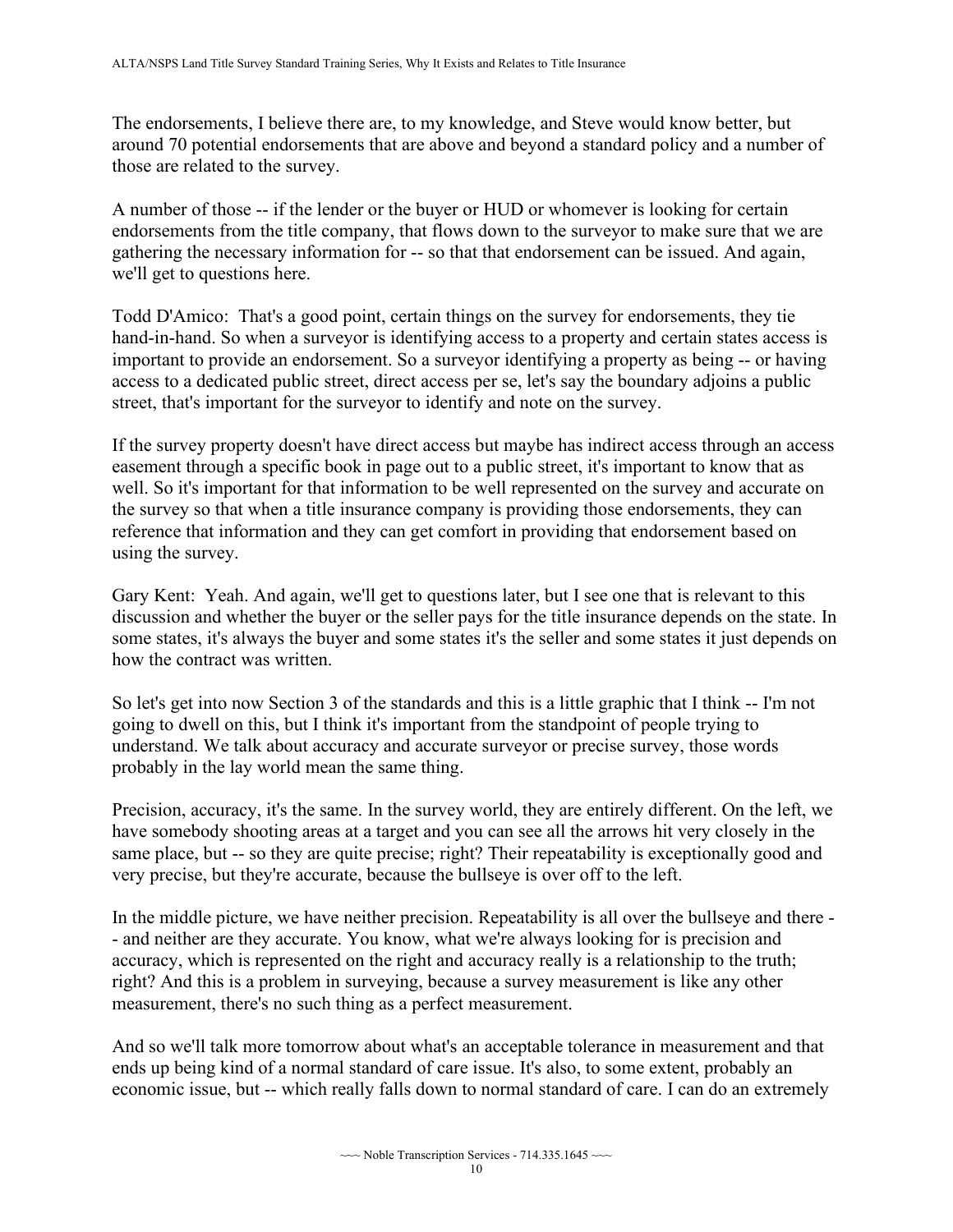and it's going to take a lot of -- perhaps more precise measuring equipment would have to be precise survey, but you probably don't want to pay for that, because it's going to take a lot of time purchased.

 actually in the wrong place; right? If you would think about staking a house -- they're going to So the point of this is that we can have a very precisely measured boundary on the left that's build a house. And so we stake the house and we set four stakes and we check and they are beautiful, they measure very precisely, but I actually staked the house on the wrong lot; right?

So it's very precise, but it's not accurate. The last thing I want to say about this is that boundaries are not about measurement, they're not. There's a lot of things about measurement and we use measurements as a tool all the time in surveying, obviously, but a boundary is about applying the law to the evidence that we find or applying the evidence to the law in order to determine where, in our opinion, the boundary belongs.

 So -- and the issue -- the reason I point this out is because oftentimes, the evidence we need is a half mile away, two feet below the surface of the road, because there's a section corner marker order to properly identify where that -- where the boundary belongs. beneath the pavement and this is why surveys can end up being so -- take more time and more money than what people might anticipate, because we have to review the legal description to find out what effort we are going to have to put and what evidence are we going to have to find in

So it can be a tremendously challenging effort, especially when some of that evidence goes back into the 1800s and much of it is gone or obliterated and we have to really put some effort into trying to gather up all that stuff. The reason I point that out, again, is because people, I think, have a misconception sometimes that it's just go out and measure stuff.

 Well, sometimes the greater effort is finding what we should be measuring from or to, not making the measurement itself. On the records research, so this is Section 4, the requirement is - and ALTA subscribes to this, if there are recorded documents that the surveyor needs, then that information should be provided to the surveyor and there is a variety of things there.

If you look in the handout, particularly not in the redline version but in the clean version of the 2021, there is a whole outline of items that are to be provided to the surveyor. Probably in most cases, that information will be provided. It may not necessarily be as timely as a surveyor wants. And so we may need to do some of our own research and probably will need to do some of our own research.

 buyer or a seller and yet their interest in a very great survey has probably -- But one of the issues that we needed also to address was what if this information is not provided; right? Because the problem, again, is that I have a contract with either a buyer or a seller, which is an interesting kind of conundrum that we run into in surveying. I am in under contract to a

You know, I want the cheapest survey I can get in order to close this deal and move on with our lives not recognizing that the lender needs certain information, the title company needs certain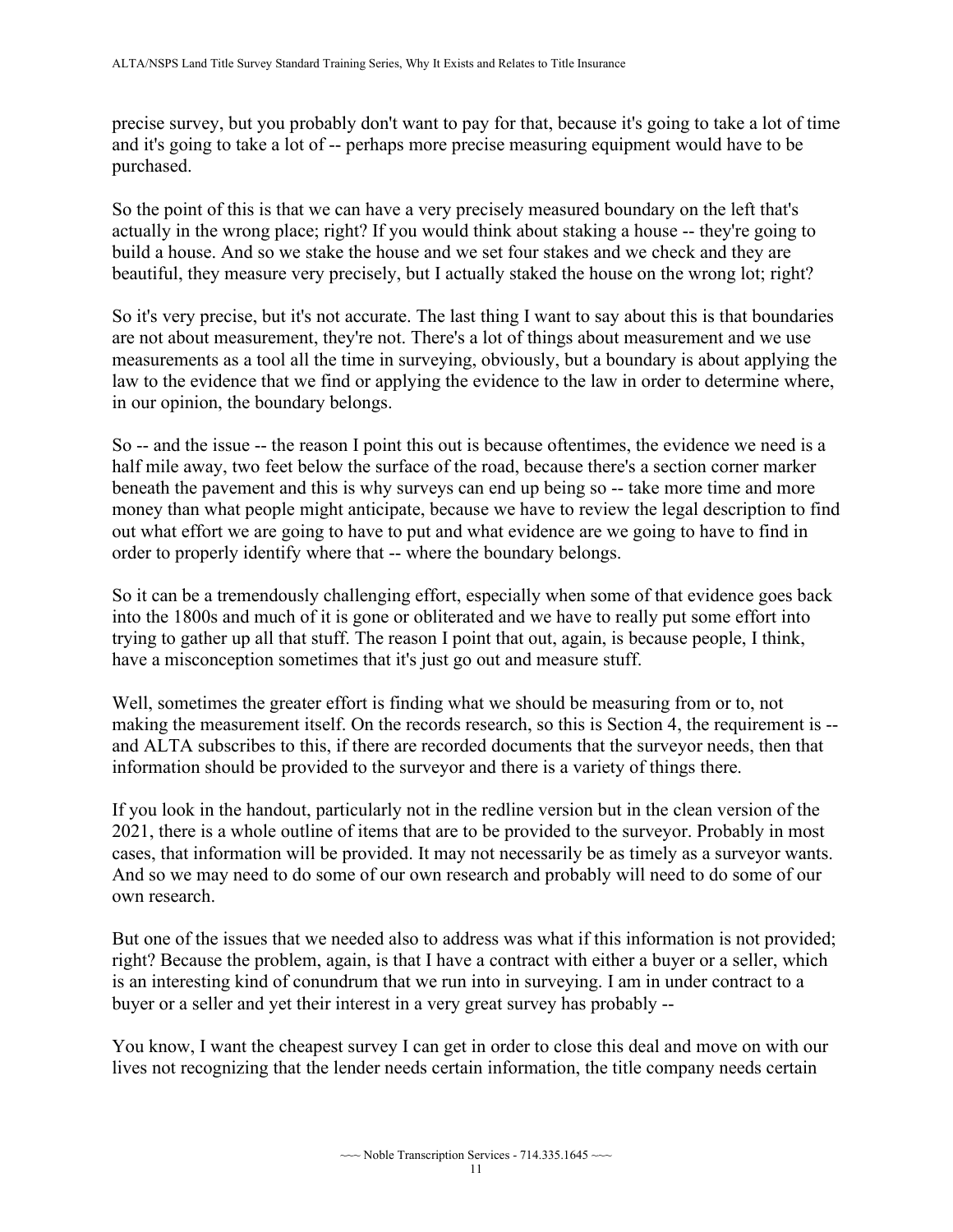information, HUD needs certain information and what happens is -- and we'll talk more about this later on, but the more surveyor knows ahead of time --

we're at closing or coming up to closing and it's like, oh, did you get this information? This is -- there is a lender and HUD is going to be involved, we can give some guidance to our client and say, you might want to talk to the attorneys involved, because I understand you don't want to pay for these items, but they are going to be needed and this is where problems come up later on when we were contracted with someone to do a Chevy version of the survey and now

No, we didn't. And then oftentimes, people say to the surveyor, you didn't get this. And my response is, we weren't contracted to do that. And so the more we know ahead of time the more we can be a helpful party to the conveyance. One of the things that we had not addressed until 2016 was what if this research is in fact not provided?

 ultimately, if things go wrong or maybe lawsuits or there are title claims or whatever -- Because there are no ALTA/NSPS land title survey police; right? There are no police out there to monitor if everybody's doing things correctly. The police ends up being our clients and our boards of registration and the surveying profession itself kind of monitoring what's going on and

But if the research information is not provided, what the surveyor needs to do is do that research, which is required, pursuant to their state standards. Now, most states in the United States have either administrative rules, regulations or statute outlining standards that a surveyor in that state must meet under the law.

Some states do not have standards like that. New York doesn't, Minnesota doesn't, Pennsylvania doesn't and California doesn't, which is kind of interesting, I've just named three of the five or six most populous states in the country that don't have survey standards, but the huge majority of states do.

 And Todd mentioned this earlier that we -- those are the law; right? And so I have to meet the requirements of my state in addition to meeting the requirements of the ALTA/NSPS standards. So the way we address this issue of what if, for whatever reason, the surveyor has not provided the information that is to be provided under Section 4?

Well, they have to meet the legal requirements in their state and if they are a state that does not have any standards, and I mentioned California, Minnesota, Pennsylvania and New York, then the surveyor will have to conduct their survey pursuant basically to the normal standard of care, which might actually be less than -- you know, the research requirement might be less than what was contemplated in the ALTA/NSPS standards.

 information that they think they're going to get on that survey. And the -- I looked at the Texas So if somebody is not providing -- if a title company or whomever is going to be providing research and it isn't provided, there needs to be a recognition that they may not get all of the standards, by the way, Texas has its own land title survey standards and they are virtually identical to the ALTA/NSPS standards.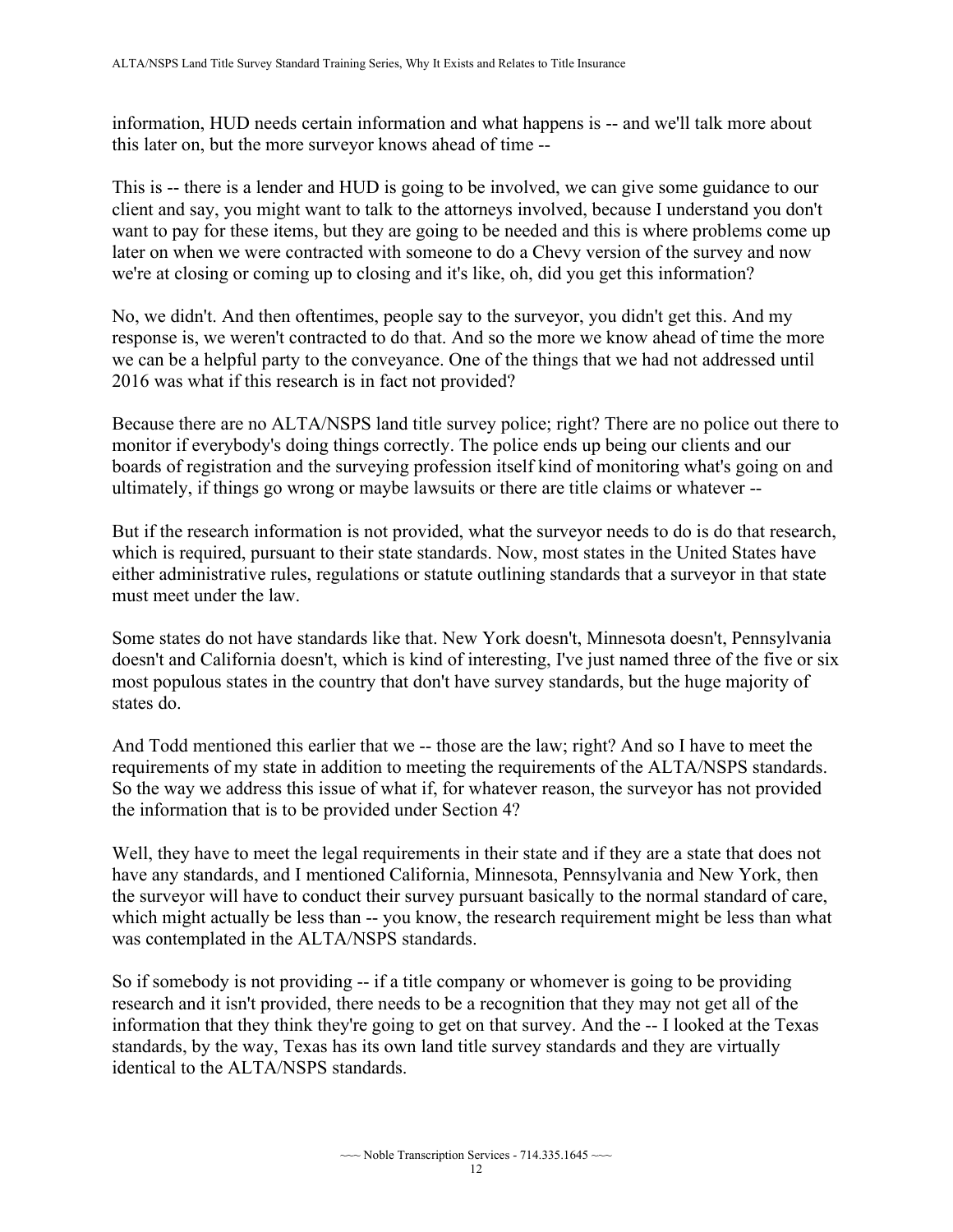There is one very minor difference and when I was in Texas earlier -- or late last year, I asked them -- I said, why do you all have your own standards, they're virtually identical? And the response I got was, because we're Texas. So their standards are, with one fairly minor exception, virtually the same as the ALTA/NSPS. Todd, do you have anything to add?

Todd D'Amico: No. Not at this time on that slide. We'll get into a little more detail in the next few days, but no, not at the moment.

 Gary Kent: Okay. Let's move on to Section 5 then and this is for -- I would refer you over to the think it's very important - handout if you're inclined to look at it. Section 5 is addressing the field work. This is the stuff that has to happen out in the field and you can see, there are a lot of requirements here and I

And we'll talk later about the term update and I do not like that term, because I don't actually think there is such a thing and I'll explain that, but sometimes people think you just did the survey two years ago and we'll be told nothing has changed, right, with the implication being that we can just maybe change the date on the survey, but the reality is even if we did it two years ago, if I am certifying that these are the current conditions on the property pursuant to the requirements of these standards, this isn't just listen to the client tell me nothing has changed, because I have a legal obligation.

If I certify that those are the current conditions and I did not go out and confirm all of these requirements, then I have violated probably state statute in every one of the 50 states in addition to ethics and -- ethical rules and that sort of thing. But Section 5 outlines the responsibility of the surveyor out in the field and you can see there are 7 items here.

And if we go back -- if you refer back to the standards themselves, Todd mentioned the first thing we address is the boundary; right? And we address that first, because this is a boundary survey. A land title survey is a boundary survey, it's just a boundary survey to a much higher standard. There's a lot of other things that we need to show on this survey besides just kind of a generic boundary survey.

 transaction deal and it's -- they are telling the surveyors to essentially do not do a boundary I want to point that out, because I know for a fact there is at least one company out there that is getting projects and hiring surveyors around the country to do surveys for them in some sort of survey; right?

Basically, just plot the boundary out and go out in the field and locate all the features and then kind of overlay those features onto the plot of the boundary and I will say without hesitation that doing that would be a violation of statute in all 50 states, there's absolutely no question about that, but surveyors are being told by this company to do it that way.

Well, why are they doing that? Why are they being told that? Because that gives them an edge; right? You're going to get a fee that's less and it's going to get turned around quicker, but any surveyor who signs that survey as if it's a land title survey is violating a statute in their state. The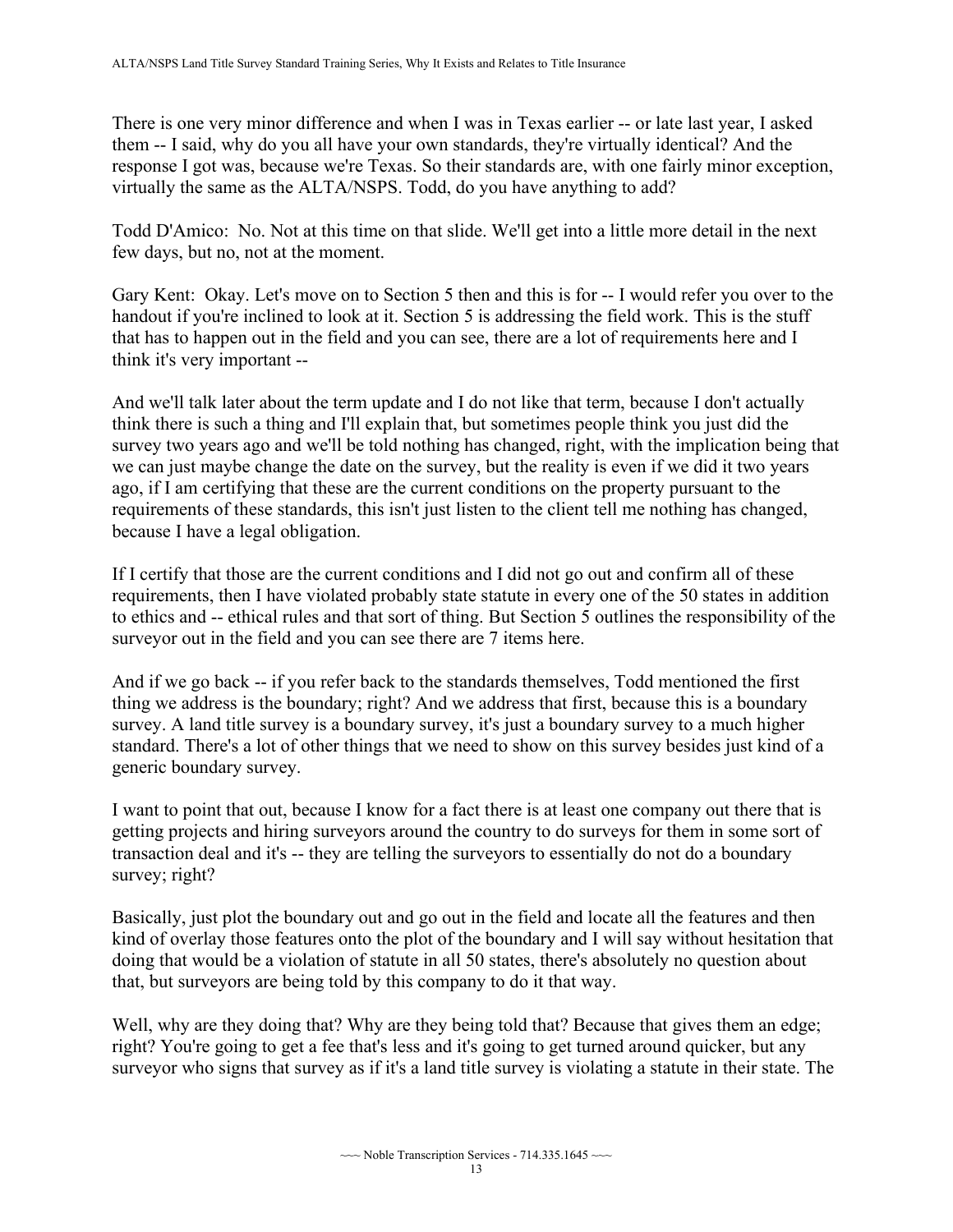problem from you all's standpoint, and I've been asked this question, how would you be able to look at that survey and tell that?

And the answer is probably not. The one thing you might look for would be a survey that every line on the boundary, the measure, is exactly the same as the deed.

Now, that could happen in a modern subdivision and maybe it's a commercial subdivision and it was platted recently and all the measurements are good and that could happen, but if this is a metes and bounds parcel that has some angles and some elements to it, like up against right-ofway lines and parallel to this and perpendicular to that, it's highly unlikely that the boundary is going to be measured indeed exactly all the way around.

That's about the only clue that you might have that something might be a little fishy here. But having said that, on Section 5A, there are 3 subitems and we're really talking about the monuments. So this is identifying the monuments that we find on the survey and these would be monuments and by the way, monument is a term of art in surveying.

 want to clear that up because I've been asked that sometimes. It's not -- it doesn't have to mean A monument could be anything from a wood stake to a nail driven in a road to a concrete marker to a tree to anything that is purporting to mark a corner is called a monument; okay? So I just some big concrete thing, it's just a term of art.

 property but also the points -- the corners that we are originating the survey from, which as I So the first two requirements have to do with identifying the size, the location, the character and the condition of the monuments that we either set or find and finding can be not just on the said, might be a half a mile or a mile away.

We need to be identifying these points very specifically, especially the corners on the boundary, because there's a principle in surveying called following in the footsteps and that is that my obligation is to follow in the footsteps of the person who originally surveyed that property when it was first cut out of the larger tract and I have trouble doing that if they didn't do a really good job explaining what they set and identifying their monuments.

5A also includes identifying the lines. There may be a right-of-way line or a railroad right-ofway or subdivision line that's part of the survey. And so I need to make sure that I've got those well identified and documented. Todd, anything you would want to add on 5A [inaudible]?

 up in the field really, you have issues if -- everything relates to the boundary. You know, the Todd D'Amico: Well, you make a great point about the boundary and I'll just add to that for just a minute, that without an accurate boundary, the rest of the information that the surveyor picks distances from the buildings to the boundary lines are important.

 We'll get into zoning setbacks and things, but those zoning setbacks are an offset of the property boundary line generally, sometimes the centerline in the street, but things are all in relationship to the property boundary, right, the fences, the buildings, the improvements, those things. So that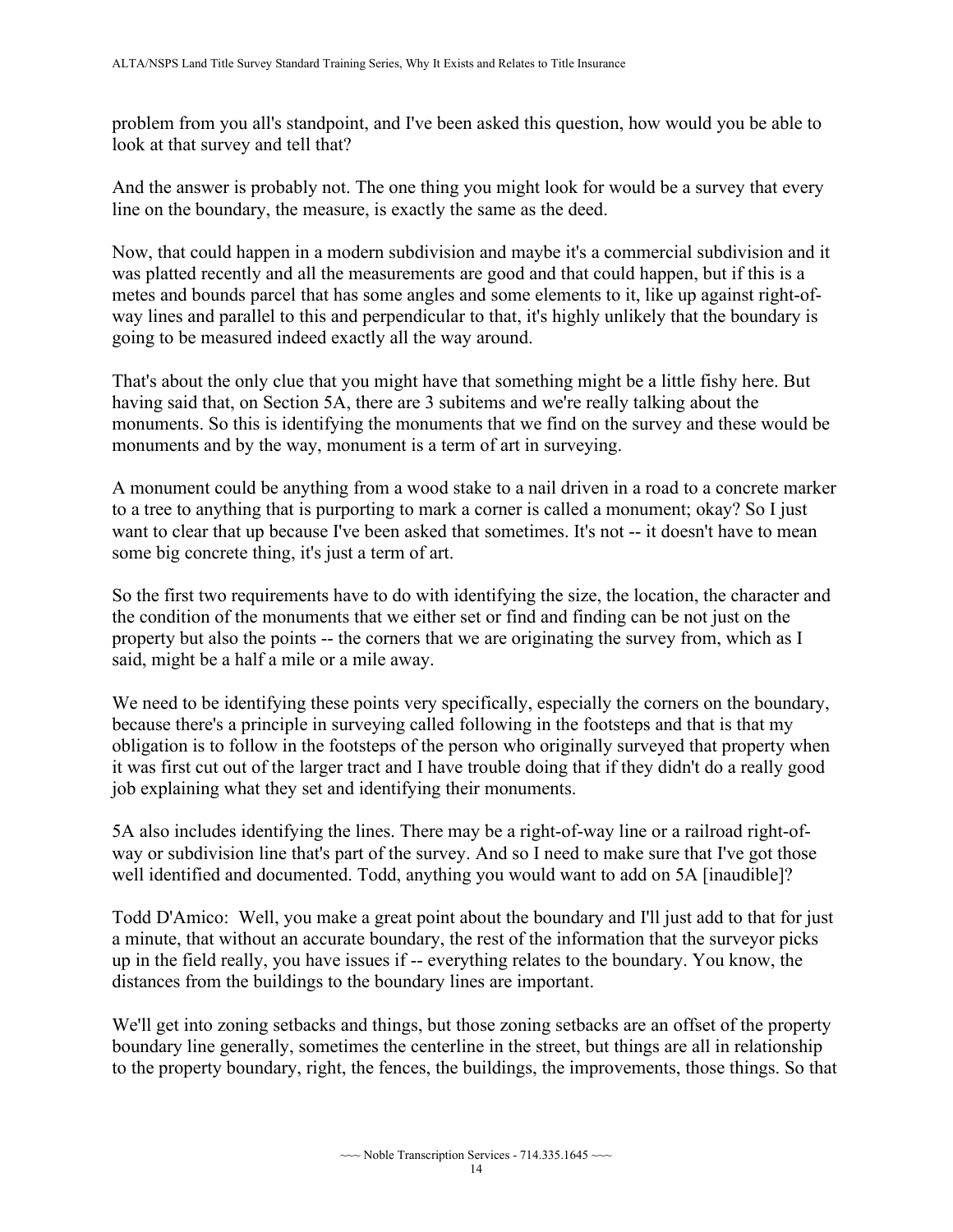analysis that's done after by the surveyor and everybody involved in the review and the HUD review, all those items, right, the boundary is the most critical to have correct.

Without that correct, then all the other items don't really make a lot of sense. So as you mentioned, all the other items are things that we should be doing in the field work, which are boots on the ground; right? And you may say, well, what about easements? So I'm not sure how would a surveyor identify an easement out on the ground.

Well, in some cases, they're visible, a lot of times they're not; right? Easements aren't painted up just like boundary lines aren't, but a traveled way would be and evidence of an easement is something that a surveyor should be identifying. You know, they're your eyes on the property as that third party part of that transaction.

So we tried to craft items in this field work section that identify all the things that are important to the transaction, make sure the surveyors understand these are the items you need to be looking for and not just grabbing that information out in the field, but you need to be taking a minute to identify certain things and be identifying maybe a potential use that's happening on the site. So those are just a few things I'd add to that. Thank you, Gary.

Gary Kent: Certainly. So Section 5B, rights-of-way and access are huge big issues. Anybody who's involved in the process knows this is -- these are very important issues. And so that's why, in the field work, we jump right into B, like okay, we have seven items that need to be addressed with respect to identifying rights-of-way and points of access and part of that is physical access.

 particularly in rural areas or suburban areas where an awful lot of roads and -- well, roads, Is there a driveway, is there a curb cut? Because title companies will insure legal access but they also may be insuring physical access. The rights-of-way, this can be a little problematic, primarily township and county roads, came into existence decades, if not well over 100 or 200 years ago and the documentation on those rights-of-way often is not very good.

 right-of-way -- in other words, a right-of-way by use over decades or hundreds of years and part And so we may end up being -- looking essentially at a prescriptive right-of-way or simply a of the requirements from 5B have to do with identifying the evidence. You know, what does that look like people are using as right-of-way?

 It may be out to the fences, it may be -- who knows. The other thing in there that's very important is locating what's called the traveled way, because if a right-of-way exists by prescription, by use only -- a public right-of-way by use, it depends on the state as to how wide that's going to be. It may be what the jurisdiction has been maintaining.

 prescriptive right-of-way, no one can prove a document -- show a document as to how wide that The most restrictive states, and my state is one of them in Indiana, is that if it ends up being a is. In my state, the width of the right-of-way is the traveled way. It's literally what people have been driving on.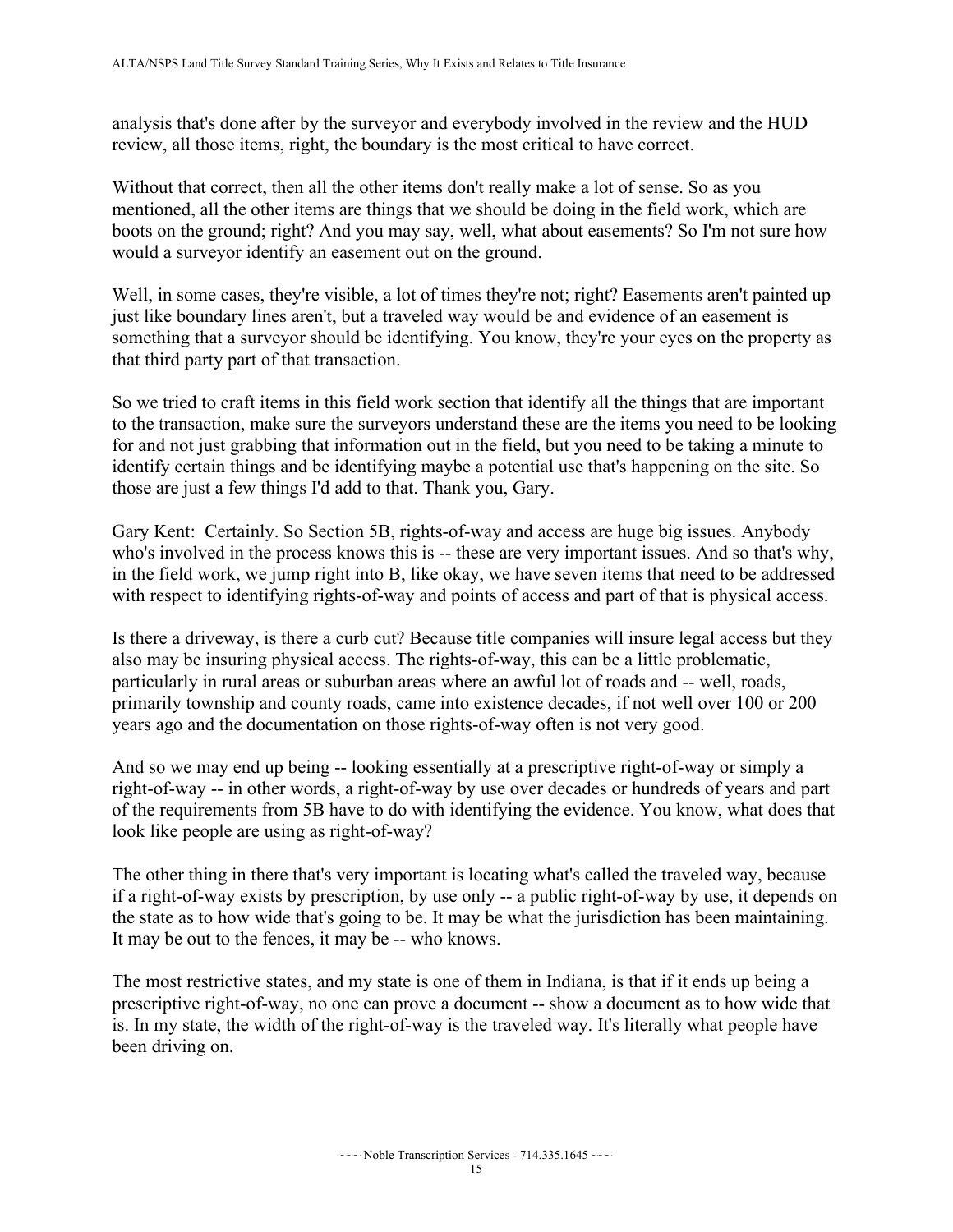So that would not even include the shoulder, even if it's a paved shoulder, it would not include that and that's why the standards say locate the edges of the traveled way, because if it turns out all we have is a prescriptive right-of-way, that's going to define what the actual right-of-way width is.

So there are a lot of items there in rights-of-way and access that surveyors and the people in the field need to be paying very close attention to so that the title company can assess what's the condition, where is the nearest right-of-way, is it accessed by easement, is the property landlocked, all kinds of things that need to be located and determined there.

Are there -- is the neighbor's fence five feet over the line? On 5C, this relates to the boundaries. And so as Todd mentioned, the boundary is very important. Now we're going to look at what's going on in the vicinity of the boundary. Number one, are there -- you remember the standard survey exception, rights and claims of parties in possession.

 could be any number of bases for a claim of ownership over to that fence. And so the surveyors Because if it is and they have been occupying that openly and notoriously, visibly exclusive, all that stuff, they may have an adverse possession claim to that or an acquiescence claim or there need to be showing that evidence and it may be very close to the line or it may be quite some distance away.

I'm familiar with a lawsuit that occurred back in the '70s where the line --

[audio cut out]

 doesn't it -- doesn't that just mean the fence line is the property line? No. A fence line doesn't necessarily constitute a property line. There you are, Gary, you're back. Todd D'Amico: Gary, I think we may have lost you there for a second. And what Gary's also trying to mention there in lines of possession is, and I've been asked this many times, is well,

Gary Kent: Yeah. I thought I was out for just a second. Assess what's going on here in the vicinity of the property line, which might end up being a potential claim. And so that's included here also, showing these improvements, showing the potential encroachments that might affect the -- or might be related to the boundary so that on the title side, they can assess those potential problems and then write exceptions if they feel that they need to. Todd, do you need to add anything on that?

 Todd D'Amico: That's a great point. I mean, like I was mentioning, it doesn't mean that a fence line is a line of possession which instantly turns into a boundary line. You know, the surveyor should be doing ample research and -- a tremendous amount of research, actually, in trying to identify where the property line is and then identifying items that are lines of possession in that case.

That may be something that a surveyor represents graphically on a survey and says, this area is being occupied by the neighbor next door, the fence line comes over 20 feet and it obviously has been that way for X amount of time and maybe there's discussions about that, but it is very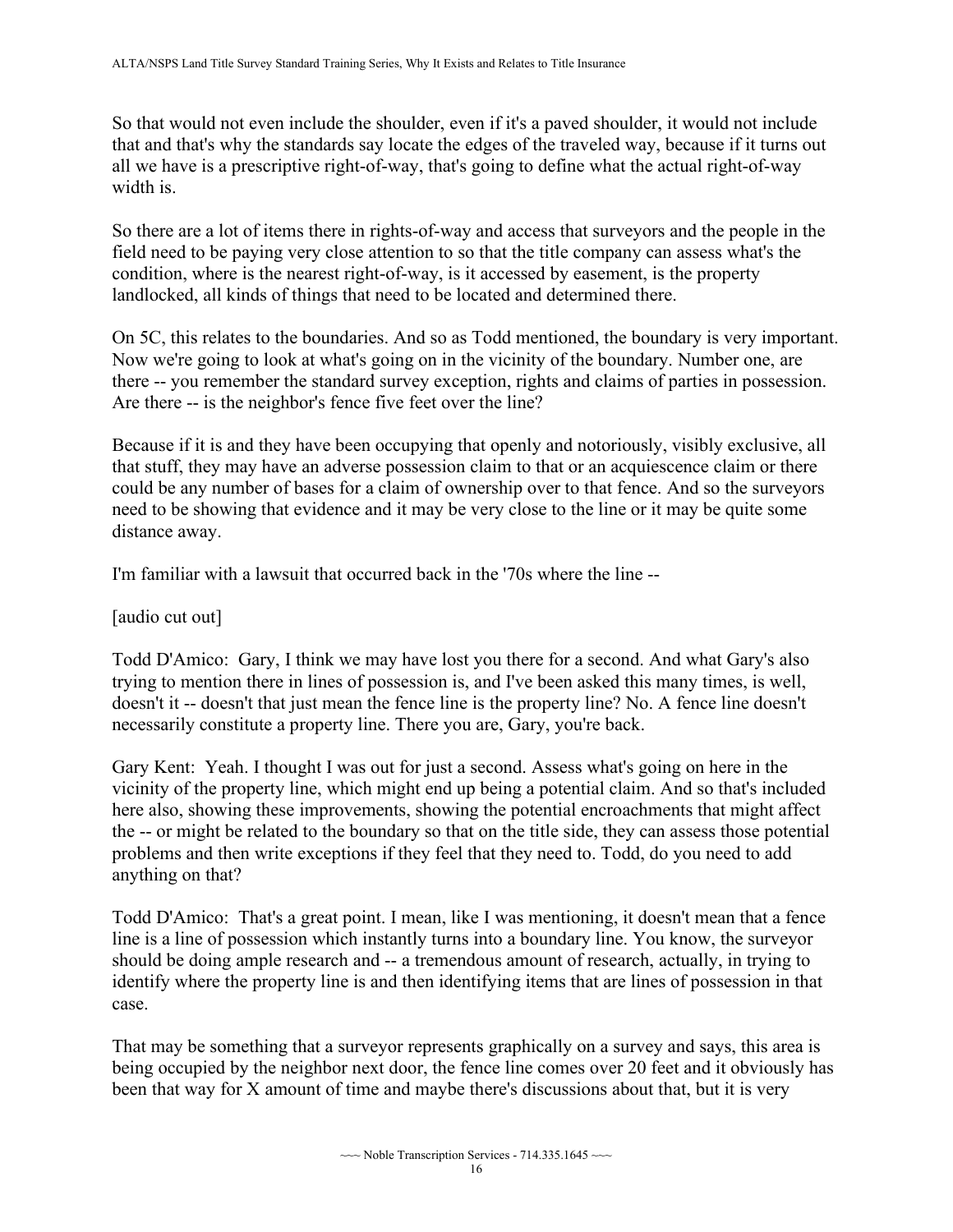important to make sure that those areas are identified and those discussions are happening, because from a title insurance standpoint, it may be an exception, right, or it may be something that needs to turn into a prescriptive easement or something along the lines of a boundary line or an encroachment agreement for that particular fence.

 and you see some different lines, maybe one particular boundary line in a different color than the So it's something to pay very close attention to and if you see the word possession on a survey other and the surveyor's identifying two different things, that's something to pay attention to and possibly communicate with your surveyor for more information.

Gary Kent: Yeah. I would always encourage if you're not clear on what you're seeing to contact the surveyor. And 5D is buildings, this is simply -- you know, this is a requirement that the buildings on the property that the surveyor observes and on a typical survey, obviously, we're going to observe maybe on 1,000 acres that's all wooded there may be something out there we're not observing, but generally, on our typical boundary survey or on our typical land title survey, we're going to see the buildings, we're going to locate those; right?

 easements and servitudes. 5- -- the first item is the evidence of easements for which we know And 5E, this is an important item, there are 4 subitems here and 5E, again, is addressing that there is a document; right? We've got a Schedule B2 easement document and we need to report the evidence of that easement.

It's an access easement, we need to show the driveway that's in there. The second subitem under easements has to do with potential prescriptive easements. In other words, we're seeing a use, like a row of utility poles and there's no electric line easement that has been reported to us.

That needs to be shown, because the title company will assess that as being a potential prescriptive easement that they're going to want to take exception to and make sure everybody understands that that condition is there. The third item has to do really with the surveyor just thinking about and observing for evidence of what might be underground, again, whether it's in an easement or whether it's not in an easement.

 this utility feature evidence of an easement or is it just evidence of a utility? And then the last item under easements and servitudes is utilities and this was a change we made in 2016, observed evidence of utilities is now required on a land title survey. It is not an optional item under table A, it's required and the reason is because of a kind of a conundrum between is

 made that all evidence of utilities on a site, a transformer, a pedestal, a manhole, a meter, a valve, And if it's evidence of an easement, it needs to be shown, but if it's not, it doesn't need to be shown and obviously, some pretty bad things could happen there. So in 2016, the decision was a fire hydrant, utility pole, those need to be located and shown on a survey.

 that might be on the ground. And the second is if we observe -- maybe there is no document, but we observe a headstone or headstones on the property, then that needs to be reported. Item F is just cemeteries, the surveyor has two obligations there. One is if a cemetery or burial ground is reported in a document, then we need to try and search through and figure out where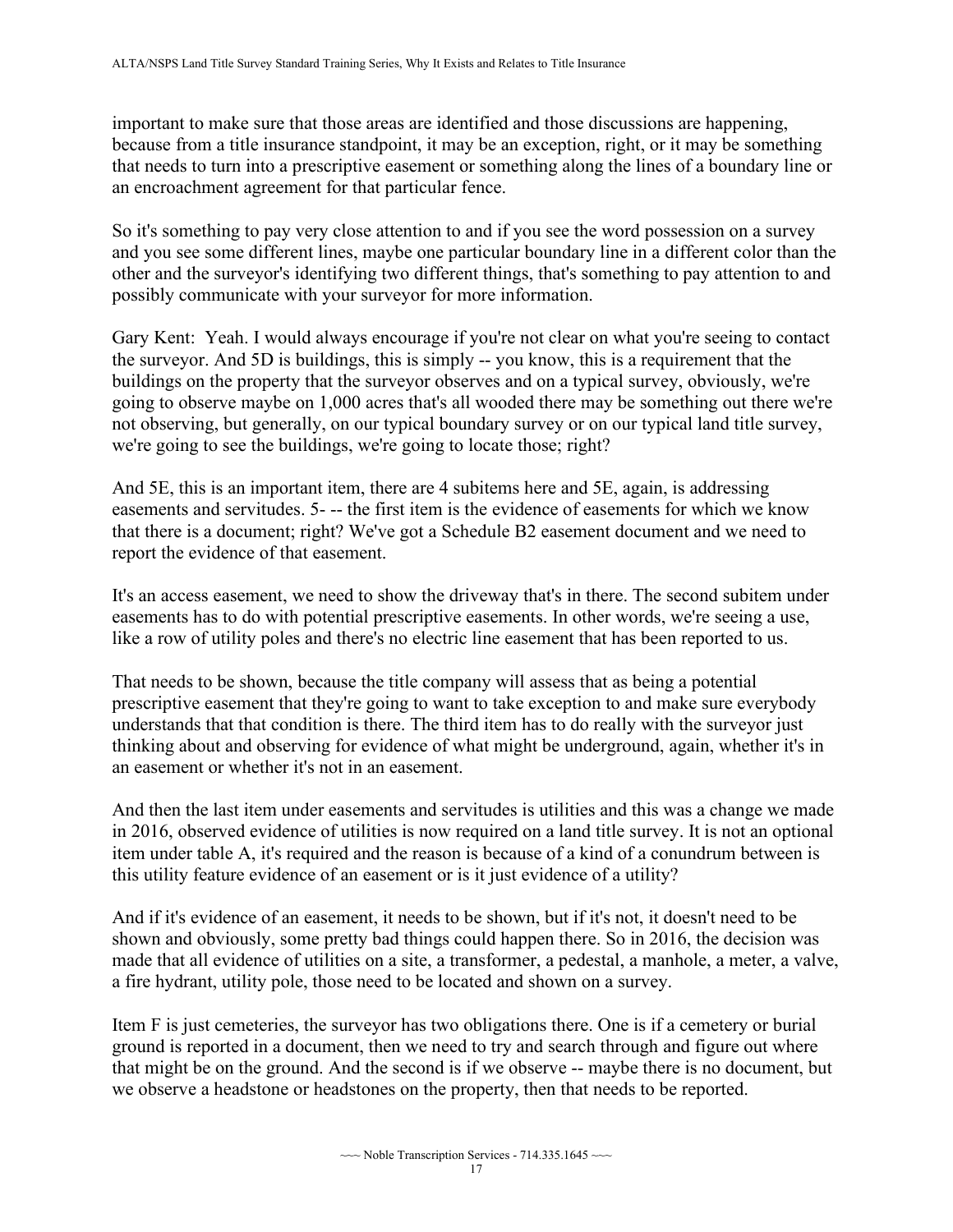second item on water features has to do with if it is a water boundary; right? The last item is water features and this breaks into two things. One is just water that's on the property, it might be a pond, a lake, a river, a stream, a swamp, some sort of marsh. If it's on the property or off the property but within five feet, then that information needs to be located. The

 a water -- you know, by a river or a lake and that sets up obviously a different situation, because state law -- the state's situation with respect to ownership of navigable water. One of the boundaries -- or one or more of the boundaries on the property is actually bounded by where that boundary is depends on the state and is it navigable, is it non-navigable, what's the

Some states still own the bed, some states do not and they may own the bed up to the ordinary high water, it may be the ordinary low water. If it's non-navigable, it's probably the center and yet the description may say to the banks. So there's a lot of considerations out in the field making sure that the surveyor is locating the proper features in order to most clearly represent what's going on out there. Todd, do you have anything to add there on that?

 Todd D'Amico: Yeah. I think in the field work section that you're there -- that we're talking about, in the easement and servitude section, in the last version of the ALTA standards, we really pulled over into that section into, I think it's 5E4, if I remember right, there's also some language we added about utility locate markings and in some areas of the country, they still will go out and paint up properties for the underground utilities.

 nationally as a best practice, but in the field work section, if a surveyor -- if Gary and I land on a Of course, when we get into 11 in the table A requirements, we'll talk about how we solved that site and we see that it's been marked by utility providers, it's our charge to locate those items and locate those paint markings and identify what they are on the survey.

 That's a part of the field work section. That's not part of a negotiation with a client as far as any kind of a table A item and you'll see on the redline markup that Gary's presented and is available to the group today that that section has a few areas that we worded in there. So utility locate markings including the source of the markings with a note, if known.

 marked, as we land on a survey, not only are we -- on the property, not only are we supposed to in that sense, then it's our charge to also pick that up. So that should be a benefit to the HUD teams and the people reviewing the surveys. Not only did, as Gary mentioned, we pulled over the observable evidence of above-ground information into the body of the standards, but also we identified if someone in the transaction had things locate the fire hydrants and the manholes and the power poles and the gas meters and all the things that service the property, but if we see paint markings and utility flags that are marked up

So that's new and that's something we incorporated into the 2021 standards. I just wanted to touch on that a little bit today. I feel like that ties into the HUD review for maybe the closing coordinators that are on the call today. So thank you, Gary.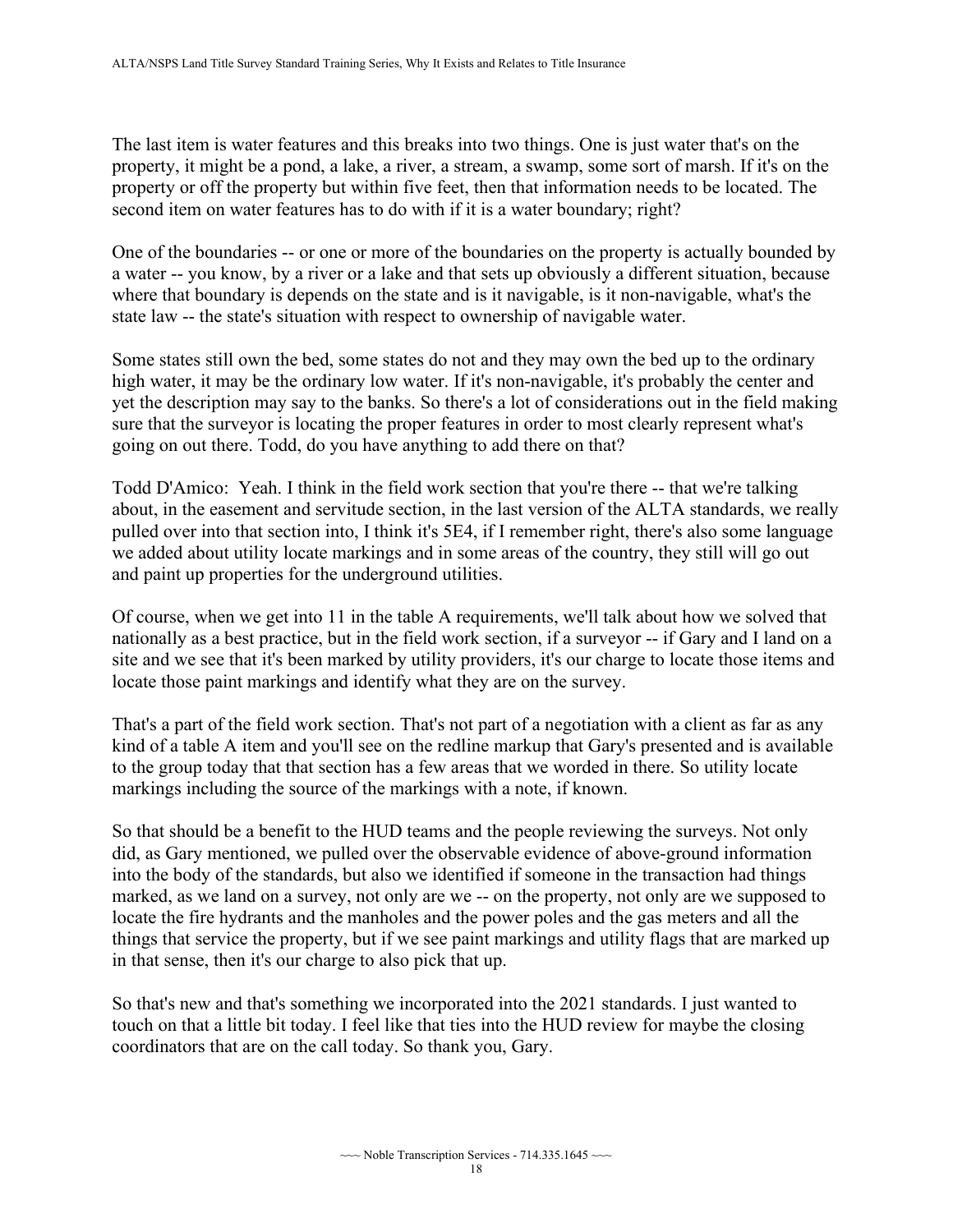Gary Kent: Yeah. That's a very important point, because as a surveyor, I know if I see a blue paint mark across a parking lot, I can be fairly confident that there is a water line in the vicinity of that paint mark. And so that was why we included that, because we know that's as much evidence of a utility feature as a fire hydrant.

 So that is included in there now. And I think that covers -- what I want -- what we want to do now is look at the questions and I know there are a number of them. So let's try to get to these. A question about title insurance, does it end the closing? Well, title insurance extends beyond closing and that covers whoever is the named insured.

 Now, there's an owner's policy and there's a lender's policy and as long as that insured has an interest in the property, they are covered, which means for the lender's policy, as the loan gets paid down and then paid off, then they no longer have an interest. So the lender's policy will end when the loan is paid off.

The owner's policy stays in place as long as those people own the property. So hopefully that answers that one.

Todd D'Amico: And Gary, that's a great point and you -- that's the key there, as long as they have an interest, as you mentioned, which translates to the next transaction. So once the next transaction happens, well, then that policy obviously doesn't extend to that new owner. The new owner would have a new policy.

 Gary Kent: Right. When a landowner sells a piece of land to a buyer, is it typical -- I think I answered that one, that either the buyer or the seller is paying for the title insurance, it depends on the state, in some states, it's the buyer, in some states, it's the seller and some states it's however they negotiated that.

 surveyor is -- you know, if they certify that -- to a land title survey, they are certifying that they if I, as a surveyor, am looking at a prior survey -- Why do surveyors go off existing surveys rather than performing new boundary survey? A met the standards and that they did, among all of the other requirements, a boundary survey. So

And this happens frequently, some will say, I have a prior survey, you don't have to do as much work, well, that would be kind of like me saying to the attorney, hey, I've got the legal work from my other attorney, you don't need to review any of that. Well, no attorney is going to do that.

If I sign onto someone else's survey, a couple considerations, number one, I better have done enough work to be confident that if I sign onto it, that is the proper boundary and -- because I am now taking responsibility for it. If I don't do the proper work and just blindly accept their boundary survey or their survey, then number one, I am probably violating ethics, if not practice laws and number two, I am responsible for that; right?

 So when people say, oh, you don't -- you know, you can just use this old survey, that's going to be a problem and I can't do that without, at a minimum, doing the work necessary to be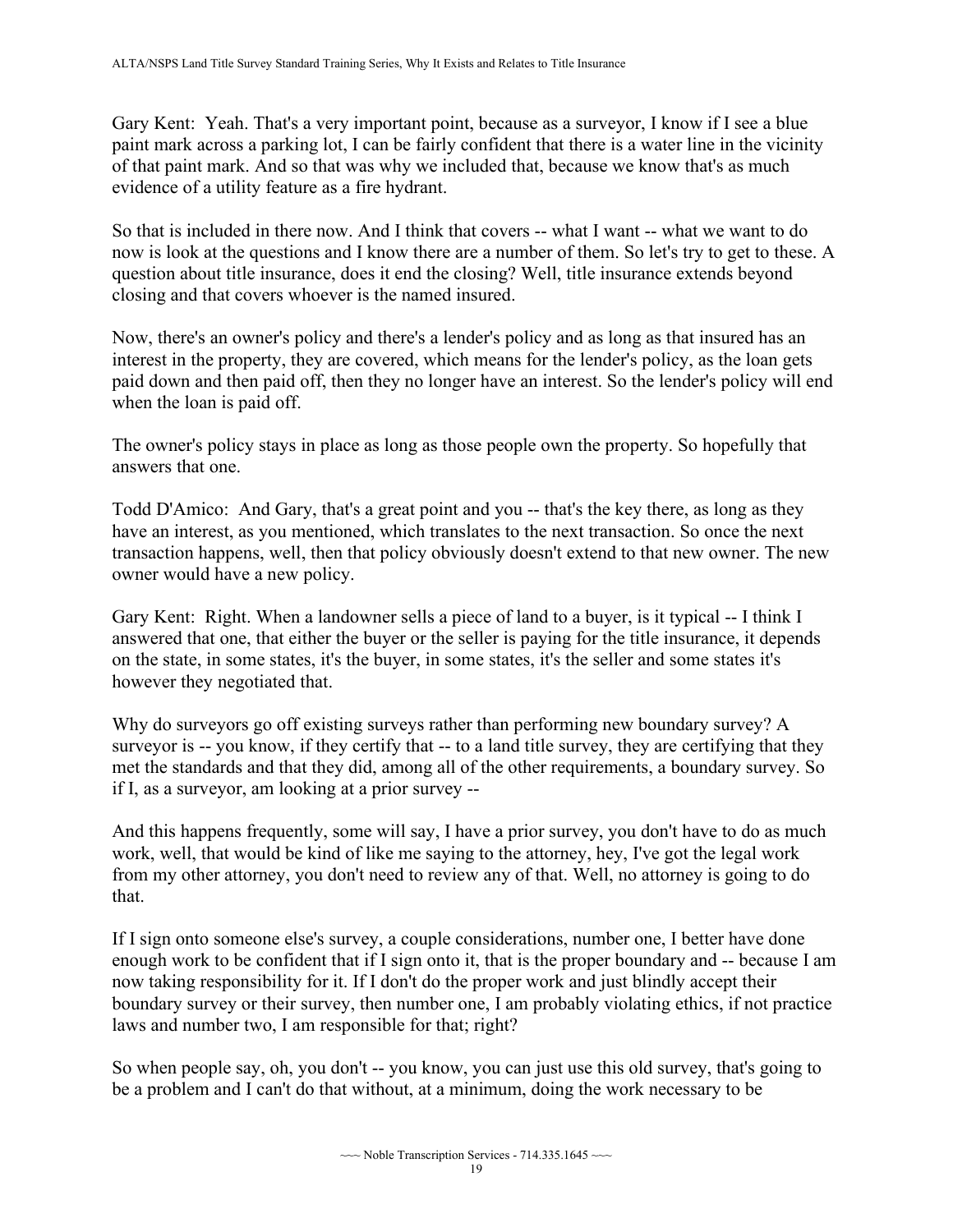convinced that in fact that survey does properly represent the boundary pursuant to the requirements of the standards. And Todd, if you have anything, you can jump in.

Todd D'Amico: Yeah. I think that's a great explanation there. One of the questions I like is what happens if a surveyor can't find a monument? Well, there are times that an entire property maybe is supposed to be made up of six or seven property corners and none of them exist.

We currently -- we work on projects all over the country and in some cases, we have very old descriptions, depending on where they're at in the country, what state they were generated out of and maybe the legal description isn't crafted very well in that regard and maybe there weren't monuments set or maybe they've been disturbed, for whatever reason.

But if a surveyor can't find a monument for the property itself, then the surveyor should be expanding that search for other controlling monuments and in order to do that, it may -- we may have to survey the adjoining properties. In some cases, we surveyed, in my career, adjoining properties all around to create the actual piece of property we intended to survey in the beginning.

And maybe you're going miles out or half a mile or a significant distance out to find controlling monuments in order to reestablish the property itself and in a majority of the states, once you do that, if a property corner is not set, you're required to set a corner. In my state, I'm required to set a corner if one doesn't exist.

 set a monument unless you're performing a record of survey and there are conditions that have to Certain states, when we get into table A, item 1, California being one of those, it's not required to be met to file a record of survey, but the majority of what should be done in that case, to help answer that question, is if you can't find a monument for the property itself, you should be doing enough research to reestablish that property and yes, those corners should be reset.

Gary Kent: Yeah. Good. Thank you. And that's a good question. Why don't states have mandatory standards? Well, I ask that question all the time. New York is trying to institute mandatory standards, but they have a very difficult quandary and disagreement in the professional society, because surveying in New York City is entirely different than surveying in Fredonia, which is up off Lake Erie way out west.

So I don't know and I suspect that's the case in California, too, that some states don't have mandatory standards, because the surveying profession is not in agreement as to what they should say and maybe because they have such widely varying conditions across their state. Minnesota, I'm not sure why they don't, but I promote the idea of standards.

 states would not have any. What happens when a survey is precise but on the wrong lot? pursuant to the normal standard of care. I speak -- I've spoken in all 50 states numerous times on standards and I don't understand why Whoever -- the surveyor, when they certify the survey, they are certifying they have performed their survey pursuant to the standards and pursuant to their state standards, if there are any,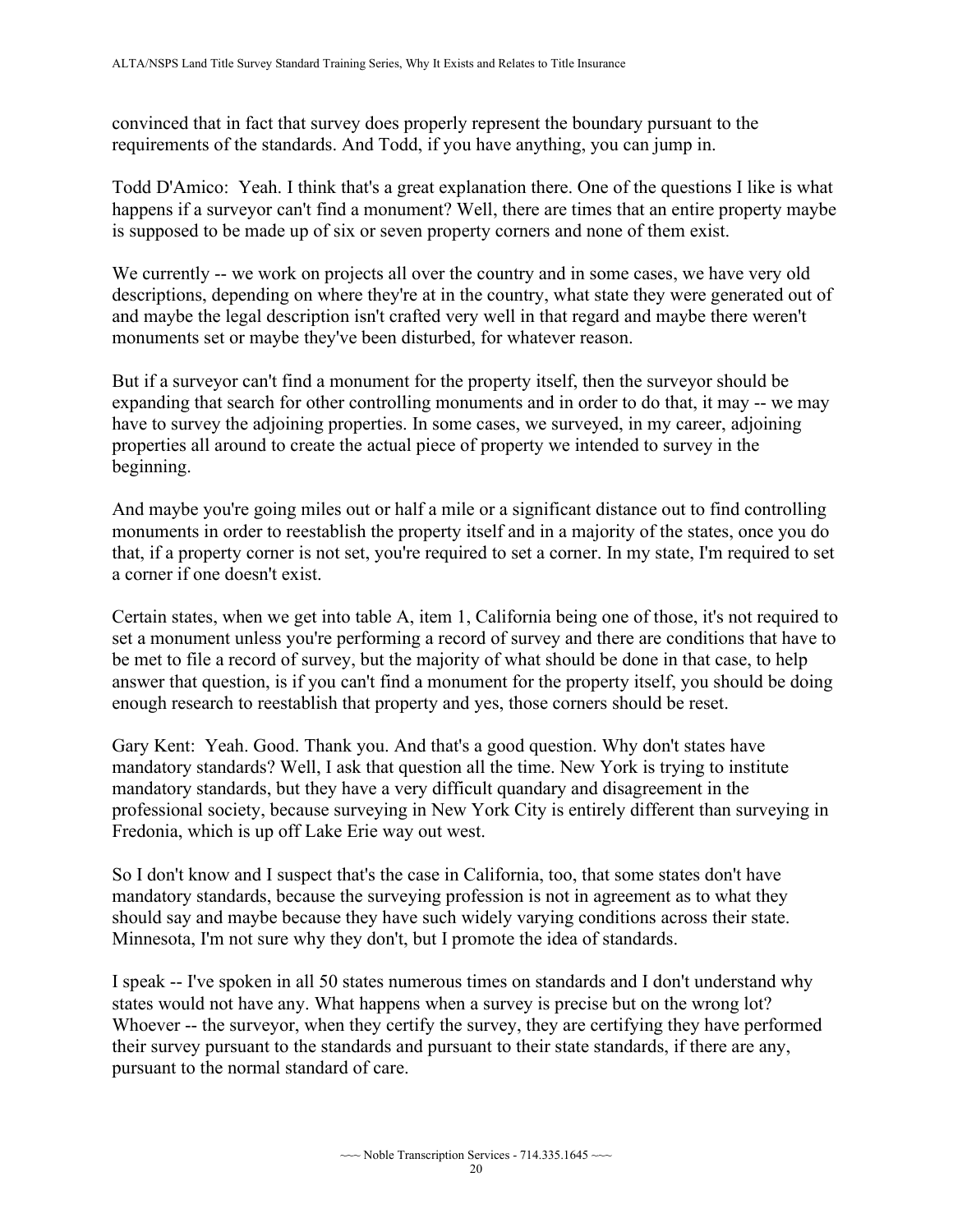So if they end up surveying -- and I was an expert witness in a case in the last couple years where the result of what happened was that a commercial building got built on the wrong piece of property and of course, who was all involved? I think the realtor was probably sued, I think the surveyor was sued, the title company had a claim.

Generally, if there's a problem with a survey, then the surveyor is going to have to answer to that and what may happen -- a problem with the survey may result in a title claim and the title company has to pay a claim and if they had to pay a claim because the surveyor did not perform the survey pursuant to the standards, then they will likely themselves go back after the surveyor to get paid for the claim that they had to pay.

 surveyor's report -- and I'm assuming we're talking about the HUD surveyor's report, the for example, tell me this, a very definitive statement that surveyor's may not -- Texas, well, I already addressed that one. Why do surveyors answer the question -- okay. On the pushback there is that the surveyor's report can be a little bit overwhelming, because it will say,

 identify the encroachments on the property, well, there's a couple problems with that, number something's illegal and a trespass and also, there may be a subsurface encroachment that I can't You know, as an example, and I don't remember everything that's in that report, but it may say one, an encroachment is an illegal trespass, which is beyond my realm of a surveyor to decide if even see.

And if I make a statement saying, hey, there were no encroachments, I'm aware of a lawsuit a number of years ago where a surveyor ended up being sued because he said there were no encroachments and there was actually a footing underground that was over the line. And so he was provided an express guarantee or warranty which is an exception to errors and admissions coverage, by the way.

 then it is reflected on the survey. I know that the standards don't -- the HUD report says, do not So I think many surveyors want to -- what they really are trying to do is say this requirement is something that I had to do. And so if this is something that was required under the standards, say -- you know, it always showed it on the survey.

 warranties, because they will not have professional liability insurance for that. We've got a lot of questions -- or quite a few. So let's try and plow through those and Todd, just jump in if there's I try to guide people and say along the east line there's a fence or along the west line there's a road, but I think the pushback here is surveyors trying to avoid providing express guarantees or something that [inaudible].

on or adjacent to the property? Todd D'Amico: We do. We have one here that says, is the surveyor required to locate all utilities

 property or within five feet of the property -- I'm going to qualify that in a second -- Gary Kent: Yeah. And the answer is yes. Any utility feature that the surveyor observes on the

Todd D'Amico: Yeah.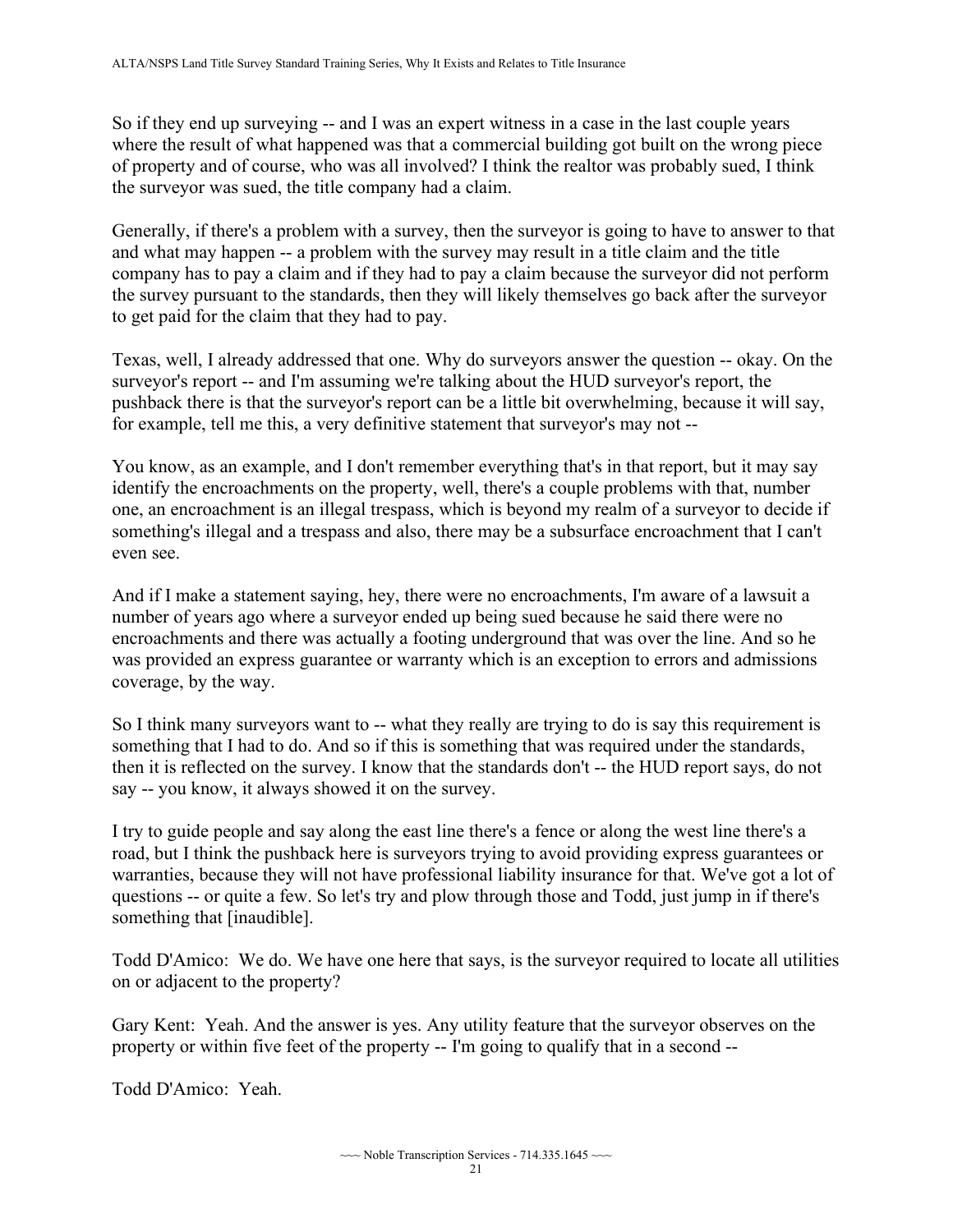Gary Kent: -- on or within five feet within the property is required to be located and shown if the they're on the property but within 10 feet; right? On the property [inaudible] - surveyor observed it. The only exception of that is if it's a utility pole, they have to be shown if

-- Todd D'Amico: Correct. And we changed that in the standards recently to extend that to 10 feet

Gary Kent: Right.

 Todd D'Amico: -- which parlays into another question by Kenneth about a powerline, but go ahead.

 Gary Kent: Yeah. So all utility features located, if they're on the property or off the property but feet. Let me see - within 5 feet, except utility poles located if they're on the property or off the property within 10

 observable exception or does the title company needs to research if an easement exists? Todd D'Amico: That's correct. The next question here was, if a powerline crosses over a property and does not follow the property line like all the other lines in the area, is this an

So if a surveyor identifies a powerline crossing the property and it's not a service pole for the property, let's say and it's a transmission line that's crossing the property without an easement listed in the exception items in the title work, then I would say, yes, the first course of business is the surveyor to identify that, the title company to double-check their search and make sure that there isn't an easement for that utility line or that there isn't a blanket easement that maybe was never restricted to a certain width that covers that.

If there's nothing listed in the title work, the title company would like the opportunity to re-look at that. If there's not, then that particular powerline would need to be an exception and could be identified as a possible encroachment on the face of the survey. Gary, anything to add to that?

 There was a question about dates, the standards require that the plat be dated -- it has to have the Gary Kent: No. I think this is why, when I instruct surveyors, I say you have to be looking up also, not just looking down at the ground, but looking up and observing what might be overhead. date of the field work and the date of the field work is really the important date, because everybody knows then that's the last time that the surveyor was on the site.

 that the surveyor -- you know, maybe the survey was done a week ago and somebody said, oh, Things could've changed since then. The date on a surveyor's report, that may just be the date you need to review the surveyor's report and sign this, they may date that the date that they signed it.

 So honestly, the important date is the date of the field work and if I was dating a surveyor's report, I would probably date it the same as my plat, but there isn't any -- I don't think there's any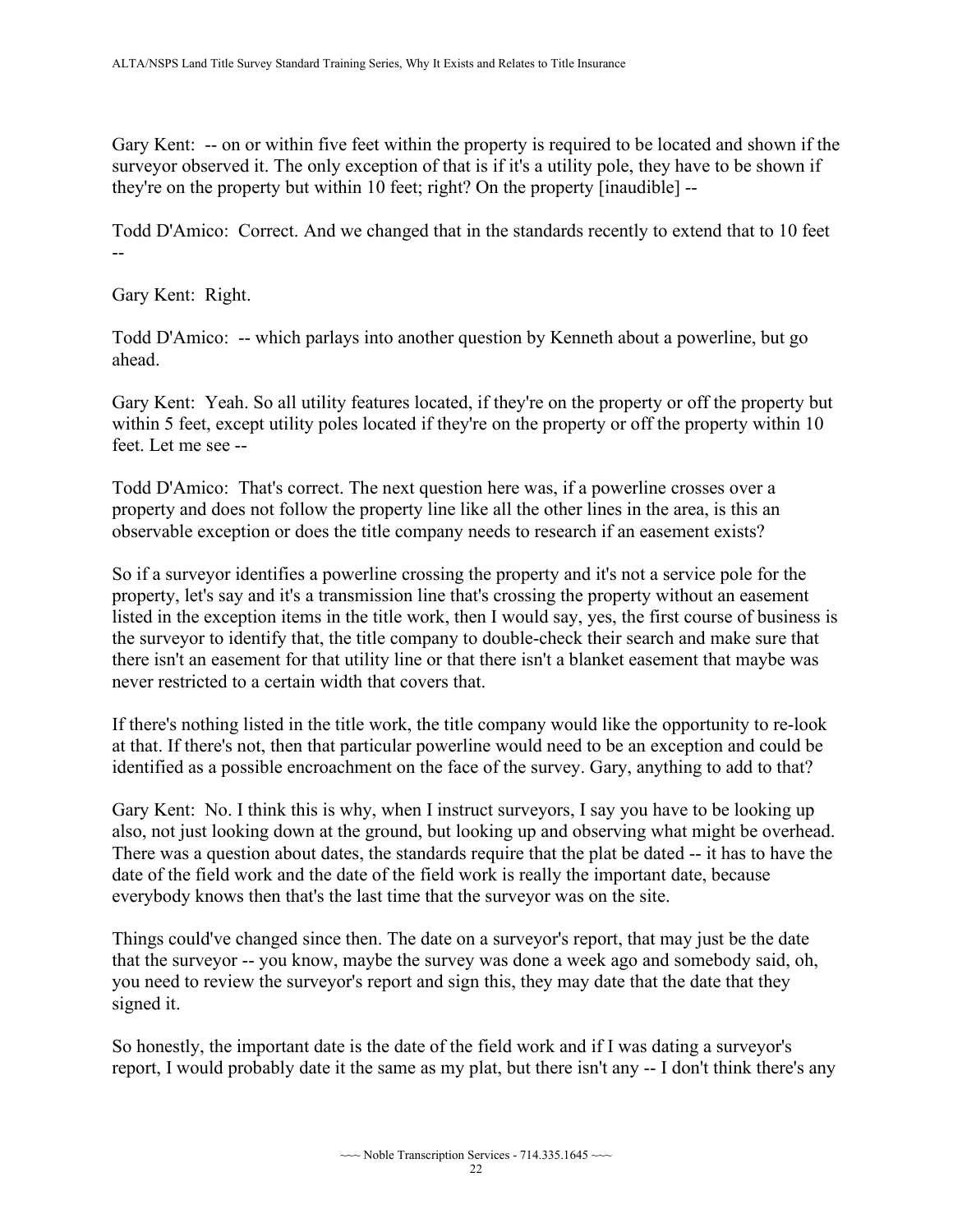rule on exactly how that should be addressed. If a survey is two years old, can you no longer do a certification of no material change?

 change, but when I certify a survey, I'm not certifying the material changes, I am certifying that I This is a question to a surveyor, I have to meet the current requirements. And so I can't say there's no material change unless I go out and I look at the standards and I review every single requirement on those standards to make sure, because the material -- it's one thing a material have met all of the requirements in the standards.

 a title company provide new policy on a -- So this may be more related to HUD or to the title company, but from a surveyor's standpoint, when I sign that survey, I'm stating these are the current conditions with respect to all of the requirements that we've just talked about and we'll talk more about tomorrow. Let's see, how can

Oh, that's probably -- how old can a survey be before it's too old to be relied on for future transactions? That is probably a negotiation between the title company and the other parties. From a survey standpoint, we're going to do what we're asked to do if somebody's trying to use our old survey.

I would say that if somebody is using an old survey in a transaction without the surveyor's knowledge, that could be a problem, because I know that a number of years ago the attorney for the board of realtors in Tennessee sent a letter out to all of the realtors in the state of Tennessee that said if you are using an old survey without permission of the surveyor, you're violating their federal copyright.

 and without any involvement in them. Endorsement coverage, so -- for potential loss for items in this endorsements often include exception language seem to decrease -- so that's a title insurance Now, I'm not an attorney, I don't know about that, but it could be problematic, because what ends up happening is the surveyor might end up being liable to new parties without their knowledge question.

 what we observed in the process of conducting the field work. That's the requirement under the Surveyor's responsibility with regard to scope when it comes to finding evidence of earth moving work or easements affecting the property, the surveyor's responsibility under the standards is standards.

 well, we understand that you met the standards, but did you meet the normal standard of care? Now, the normal standard of care issue might be, well, I didn't see that evidence of that easement -- so I met the standard, because I didn't see evidence of the easement, and so I didn't need to show it, but if there was evidence of an easement that resulted in a claim, then the issue might be,

 Would the normal surveyor surveying under that -- under those conditions -- we know you didn't see that, but would the normal surveyor surveying under those conditions -- would they have seen it? And if they would have, I perhaps met the standard, because I showed what I observed, but I didn't observe something that the competent surveyor would've observed.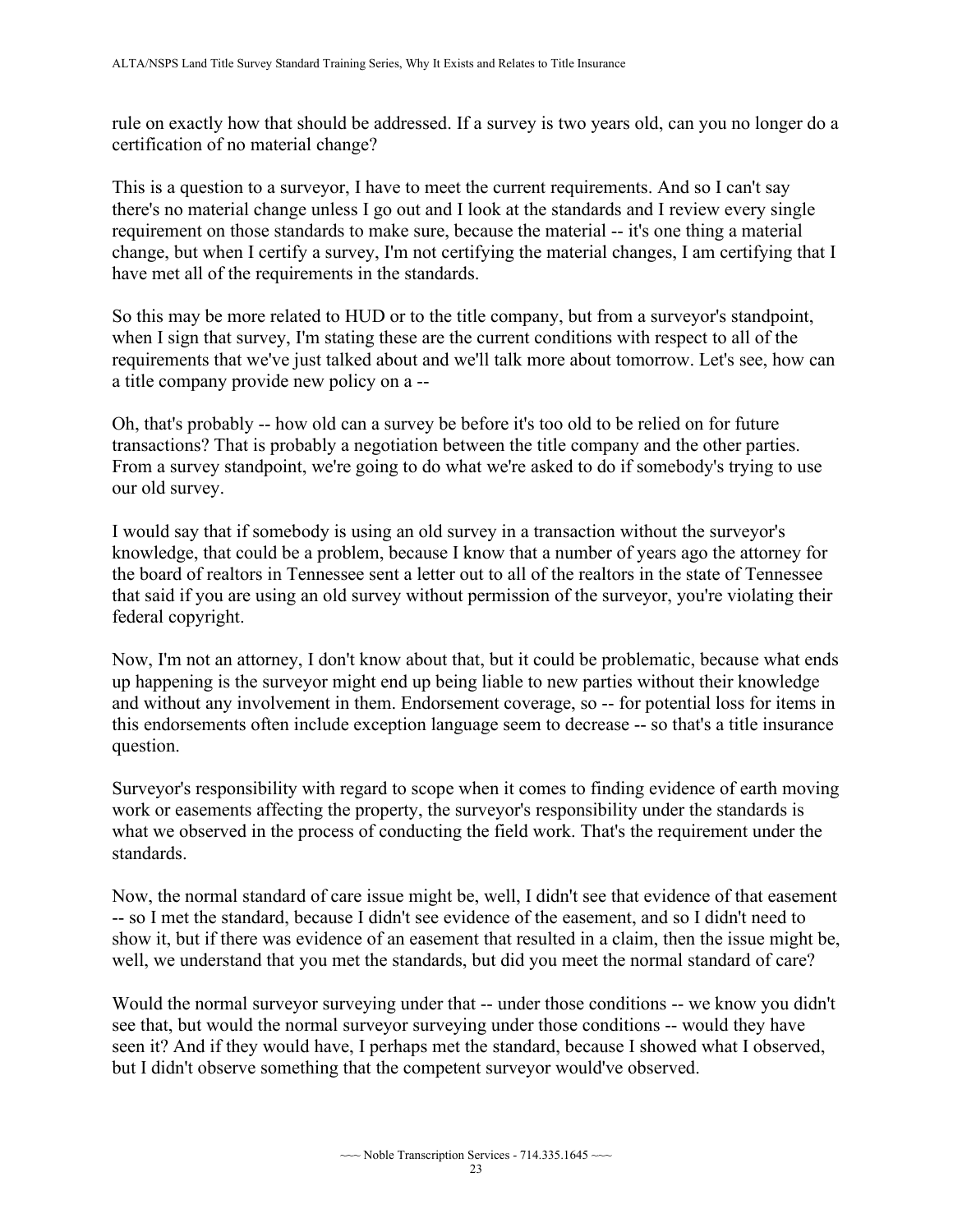then I may be responsible for that as a surveyor. Is there a type of -- And so I might be found negligent, not under the standards, but under that common law doctrine of the normal standard of care. So if there's something that I didn't observe but I should have,

Todd D'Amico: Gary, that's a good point. Also, to add to that, if a surveyor knows of an easement that maybe wasn't listed in the title work, if they were the prior surveyor or they helped craft an easement for the property and they know it's recorded and they have evidence of that but it's not listed in the information they were provided, well, then they have a duty to disclose that and identify that information on their survey.

So it may not be just from the inspection and just from the title commitment, it may also be what the surveyor knows for that particular property or has been involved in with that property and in that case, they need to disclose that information and share that information with the parties in the transaction and the title company.

Gary Kent: Yeah. That's a good point. That's a new item in 2021 standards that if the surveyor becomes aware of an easement that has not been reported in the title commitment, right, in - there's only one or two states that surveyors have to do their own easement research, none of the other states require surveyors to do easement research.

 contact the title company and say, hey, we found this easement and you're not showing it and So we, on a land title survey, will be relying on what's in the title commitment, however, as Todd said, if we stumble across an easement, if we find an easement, the requirement is we have to unless they can provide evidence that that easement has been extinguished, then we need to either show it or at least make a note about its existence.

 didn't show it. And so that's why that change was made in 2021. And I know that lenders will not like that, because they don't want easements on the survey that are not listed in the title commitment, but the fact is that if nobody can show me that that easement doesn't exist, then I've got a liability problem if I know there's an easement there and I

 Reviewing submitted surveys, closing some projects under the 2016 map guide pipeline -- and Todd, I'm not sure what that -- great information. Oh, maybe it's just a comment, it's great information. Good, I'm glad that this has been helpful. Are metes and bounds required on a survey plat?

That was a great question and we could probably end with this, because our time is just about up. There's another one. But if the legal description for a property is a platted lot, it's lot 12 in the Indianapolis west commercial subdivision and I do that survey and I'm basing it on the recorded plat because it's a commercial subdivision, it is almost always unnecessary and inappropriate to write a metes and bounds description for that.

I know a lot of lenders have that requirement. It's unnecessary if it's a platted lot in most cases. If it's a really old platted lot and the plat really doesn't have very good information on it, it might be appropriate to write a metes and bounds description, but generally, it's inappropriate. The proper